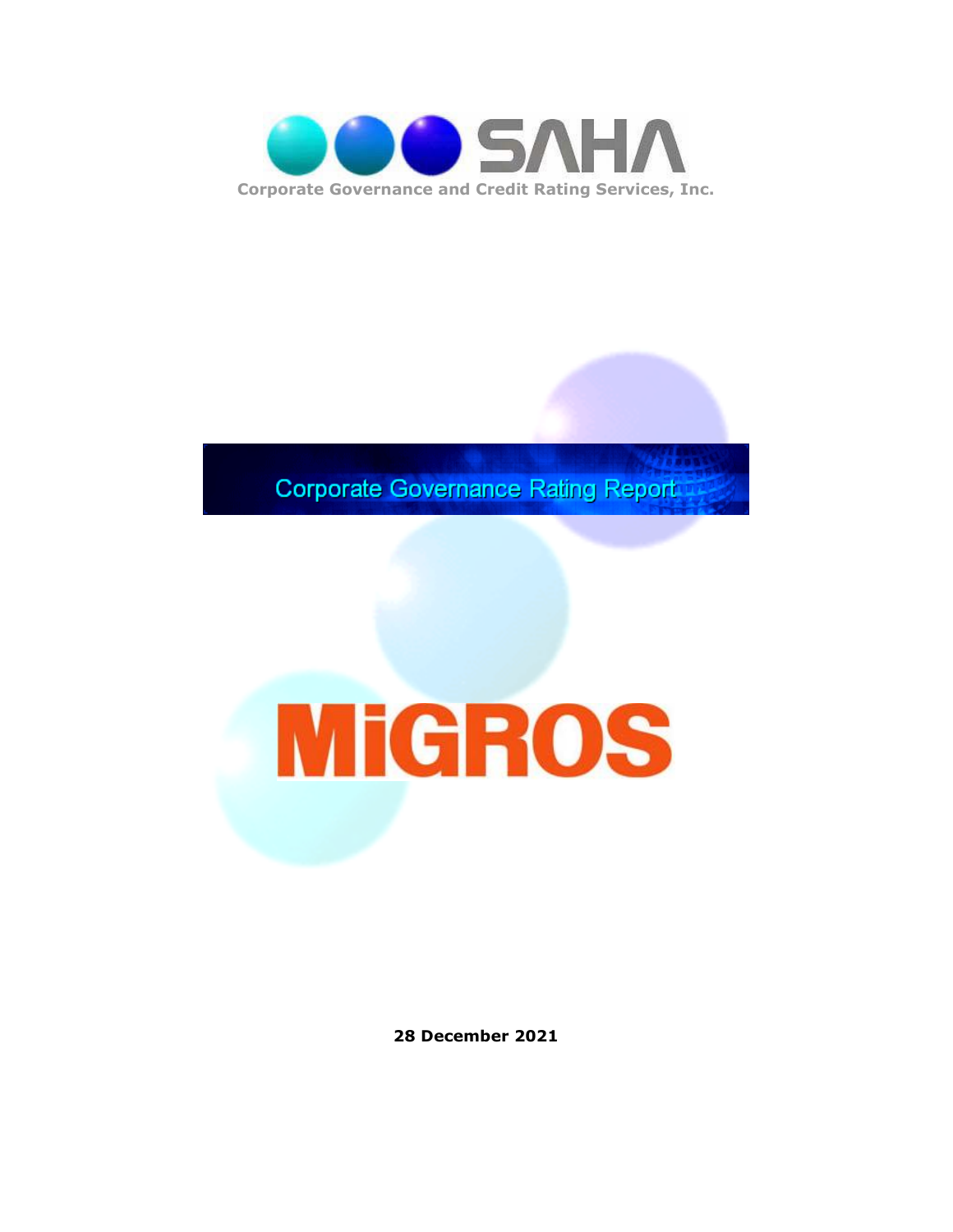#### **CONTENTS**

| Rating and Executive Summary   |                                                                                                                                                                                                                                                                                                                                               |  |    |    |  |    | 3 |  |                                       |
|--------------------------------|-----------------------------------------------------------------------------------------------------------------------------------------------------------------------------------------------------------------------------------------------------------------------------------------------------------------------------------------------|--|----|----|--|----|---|--|---------------------------------------|
|                                | Rating Methodolgy                                                                                                                                                                                                                                                                                                                             |  |    |    |  |    |   |  | 6                                     |
|                                | Company Overview                                                                                                                                                                                                                                                                                                                              |  |    |    |  |    |   |  | $\overline{7}$                        |
|                                | <b>SECTION 1: SHAREHOLDERS</b>                                                                                                                                                                                                                                                                                                                |  |    |    |  |    |   |  | 9                                     |
|                                | Facilitating the Exercise of Shareholders' Statutory Rights<br>Shareholders' Right to Obtain and Evaluate Information.<br>Minority Rights<br>General Shareholders' Meeting<br>Voting Rights.<br>Dividend Rights<br><b>Transfer of Shares</b>                                                                                                  |  |    |    |  |    |   |  | 9<br>10<br>10<br>10<br>11<br>11<br>12 |
|                                | SECTION 2: PUBLIC DISCLOSURE AND TRANSPARENCY .                                                                                                                                                                                                                                                                                               |  |    |    |  |    |   |  | 13                                    |
|                                | Corporate Web Site<br>Annual Report.<br>External Audit.                                                                                                                                                                                                                                                                                       |  |    |    |  |    |   |  | 13<br>14<br>15                        |
|                                | <b>SECTION 3: STAKEHOLDERS.</b>                                                                                                                                                                                                                                                                                                               |  |    |    |  |    |   |  | 16                                    |
|                                | Company Policy Regarding Stakeholders<br>Stakeholders' Participation in the Company Management.<br>Company Policy on Human Resources<br>Relations with Customers and Suppliers<br>Ethical Rules & Social Responsibility<br>Sustainability.                                                                                                    |  | ä, | V. |  |    |   |  | 16<br>16<br>17<br>18<br>18<br>18      |
| SECTION 4: BOARD OF DIRECTORS. |                                                                                                                                                                                                                                                                                                                                               |  |    |    |  | 20 |   |  |                                       |
|                                | Functions of the Board of Directors.<br>Principles of Activity of the Board of Directors<br>Structure of the Board of Directors.<br>Conduct of the Meetings of the Board of Directors.<br>Committees Established Within the Board of Directors<br>Remuneration of the Board of Directors and Managers<br>With Administrative Responsibility . |  |    |    |  |    |   |  | 20<br>20<br>21<br>21<br>22<br>23      |
|                                | <b>Rating Definitions</b>                                                                                                                                                                                                                                                                                                                     |  |    |    |  |    |   |  | 25                                    |
| Disclaimer                     |                                                                                                                                                                                                                                                                                                                                               |  |    |    |  |    |   |  | 26                                    |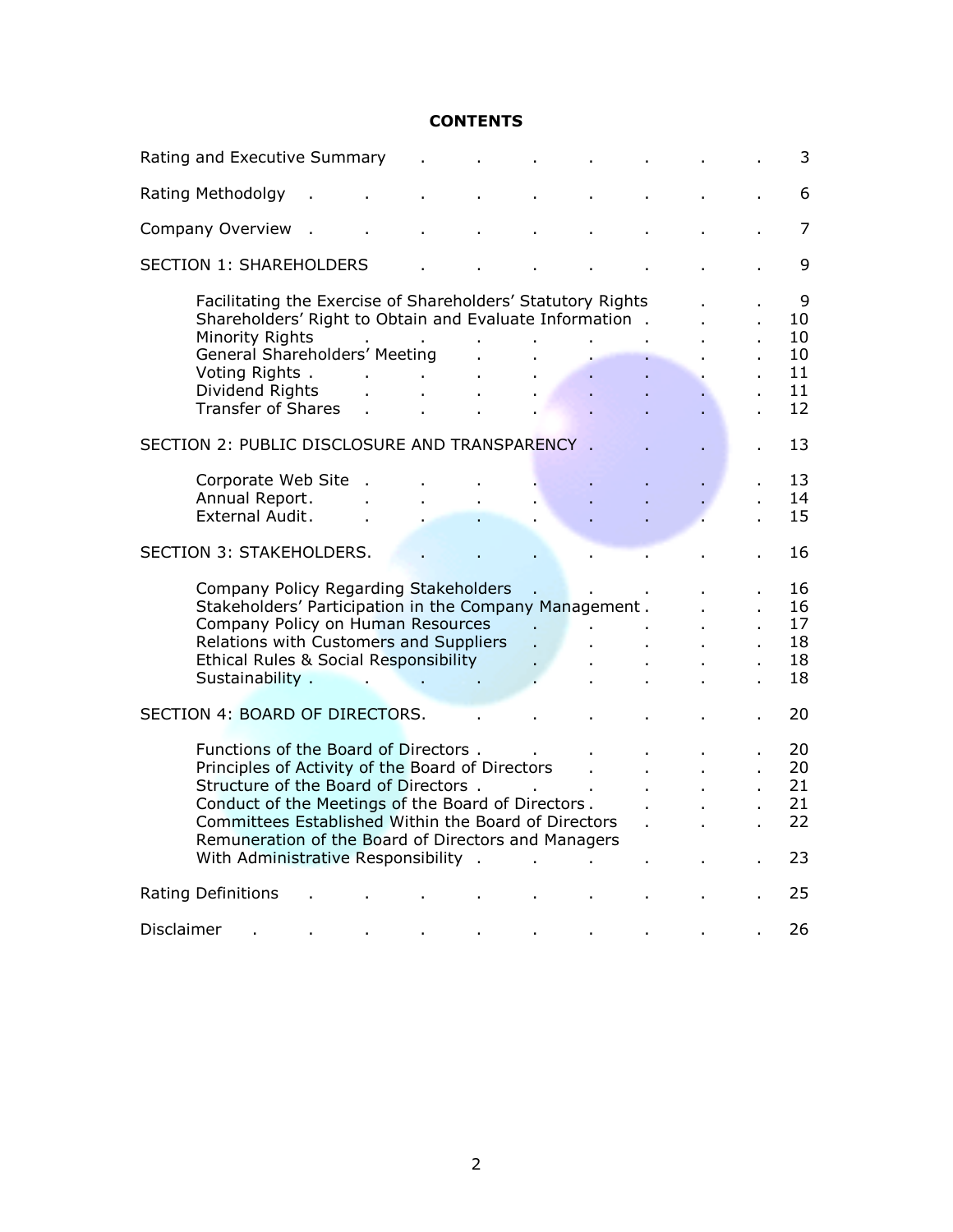**Rating and Executive Summary** 

**Migros Ticaret A.Ş. (MGROS)**



## **EXECUTIVE SUMMARY**

This report on rating of Migros Ticaret A.Ş.'s ("MIGROS") compliance with Corporate Governance Principles is prepared upon conclusions following detailed analysis of the Company. Our rating methodology (page 6) is based on the Capital Markets Board's (CMB) "Corporate Governance Principles".

Migros's previous Corporate Governance Rating of 9.67 dated December 28, 2020 is hereby reconfirmed as **9.67**.

SAHA publishes (annually) the World Corporate Governance Index (WCGI) which ranks countries in terms of their level of compliance with corporate governance principles as well as their germane institutions, rules, codes, and regulations together with international standards and indices which evaluate countries in a vast array of areas such as transparency, corruption, ease of doing business, etc. Migros is analyzed as a Turkish company and Turkey takes place at the top classification of the WCGI which is Group 1. Details of the World Corporate Governance Index<br>(WCGI) published by SAHA on March 10, 2021 can be accessed (WCGI) published by SAHA on March 10, 2021 can be accessed at [http://www.saharating.com.](http://www.saharating.com/)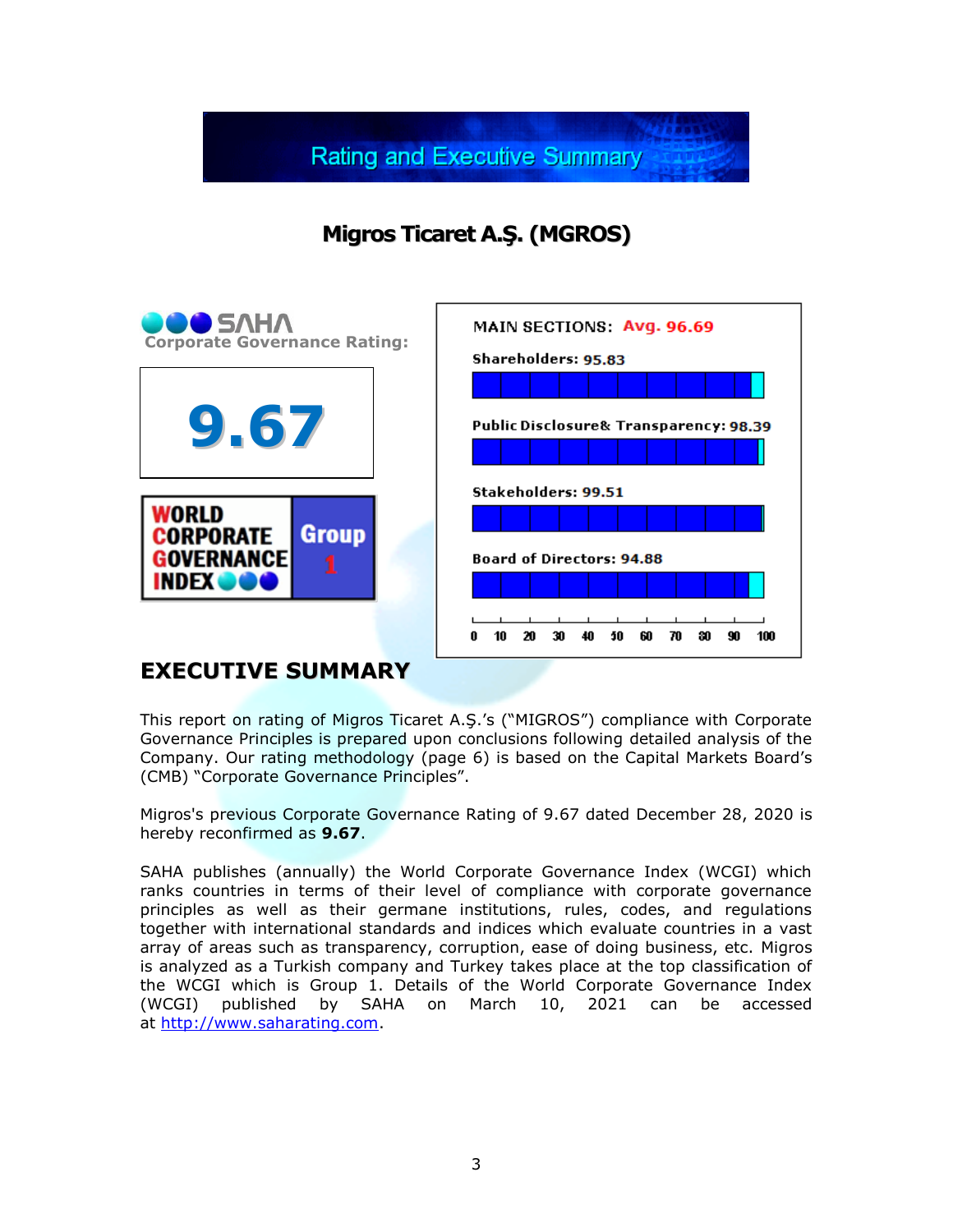Migros is rated with **9.59** under the **Shareholders** heading. Exercise of shareholders' rights complies with the legislation, Articles of Association and other internal rules and regulations, and measures have been taken to ensure the exercise of these rights. Company carries out the investor relations obligations via the "Investor Relations Department". All procedures prior to the general shareholders' meeting as well as the conduct of the meeting comply with the legislation, rules and regulations. Migros has established a policy on donations and grants, and disclosed it to the public on its web site. There is no upper limit or privileges on voting rights. There is a consistent, publicly disclosed dividend policy and there are no restrictions on transfer of shares. On the other hand, the rate of minority rights in the Company's Articles of Association is adopted as prescribed for public joint stock companies (%5).

Migros attained **9.84** under the **Public Disclosure and Transparency** chapter. There is a comprehensive web site which includes all information listed in the Corporate Governance Principles pertinent to "Public Disclosure". Public announcements are made via all communications channels and are in accordance with the CMB and Borsa Istanbul (BIST) rules and regulations. The Annual Report is also comprehensive and informative. The Company's shareholding structure; the names of the ultimate controlling individual shareholders over 5% as identified after being released from indirect or cross shareholding relationships between co-owners is disclosed to the public. Benefits provided to Board members and senior executives is mentioned collectively in the Annual Report, but a list on individual basis is essential as per the Principles.

On the topic of **Stakeholders**, Migros scored **9.95**. The Company guarantees the rights of stakeholders in line with the legislation and mutual agreements, and in case of violation, enables an effective and speedy compensation. A written compensation policy for the employees is established and disclosed to public on the corporate web site. The Company has an efficient and comprehensive human resources policy. Certain models and mechanisms are developed to support the participation of stakeholders in management. Code of ethics is publicly available on the corporate web site. Various social responsibility projects have been implemented. There is no lawsuit filed against the Company due to any damage to the environment. In accordance with the 'Sustainability Principles Compliance Framework', relevant principles are included in the Annual Report.

From the perspective of the principles regarding the **Board of Directors**, Migros's tally is **9.49**. There is a well communicated Company mission and vision, and the Board fulfills all duties regarding Company needs. Chairman of the Board and the general manager (CEO) is not the same person. The Board consists of twelve members of which four are independent. Each member is entitled to a single vote. CMB criteria are complied with for the appointment of independent members who have each signed a declaration of independence. There is 1 female member on the Board of Directors, and a policy has been established to reach a minimum 25% female membership rate. Corporate Governance, Audit, and Early Detection of Risk Committees are established within the Board and their working principles are disclosed to the public. Principles of remuneration of Board members and senior executives are available on the Company's web site. Losses that may be incurred by the Company as a result of not performing the Board members' duties duly are insured for a coverage exceeding 25% of the Company's capital, and disclosed on the Public Disclosure Platform (PDP). Remuneration of Board members and executives with administrative responsibility as well as all benefits provided are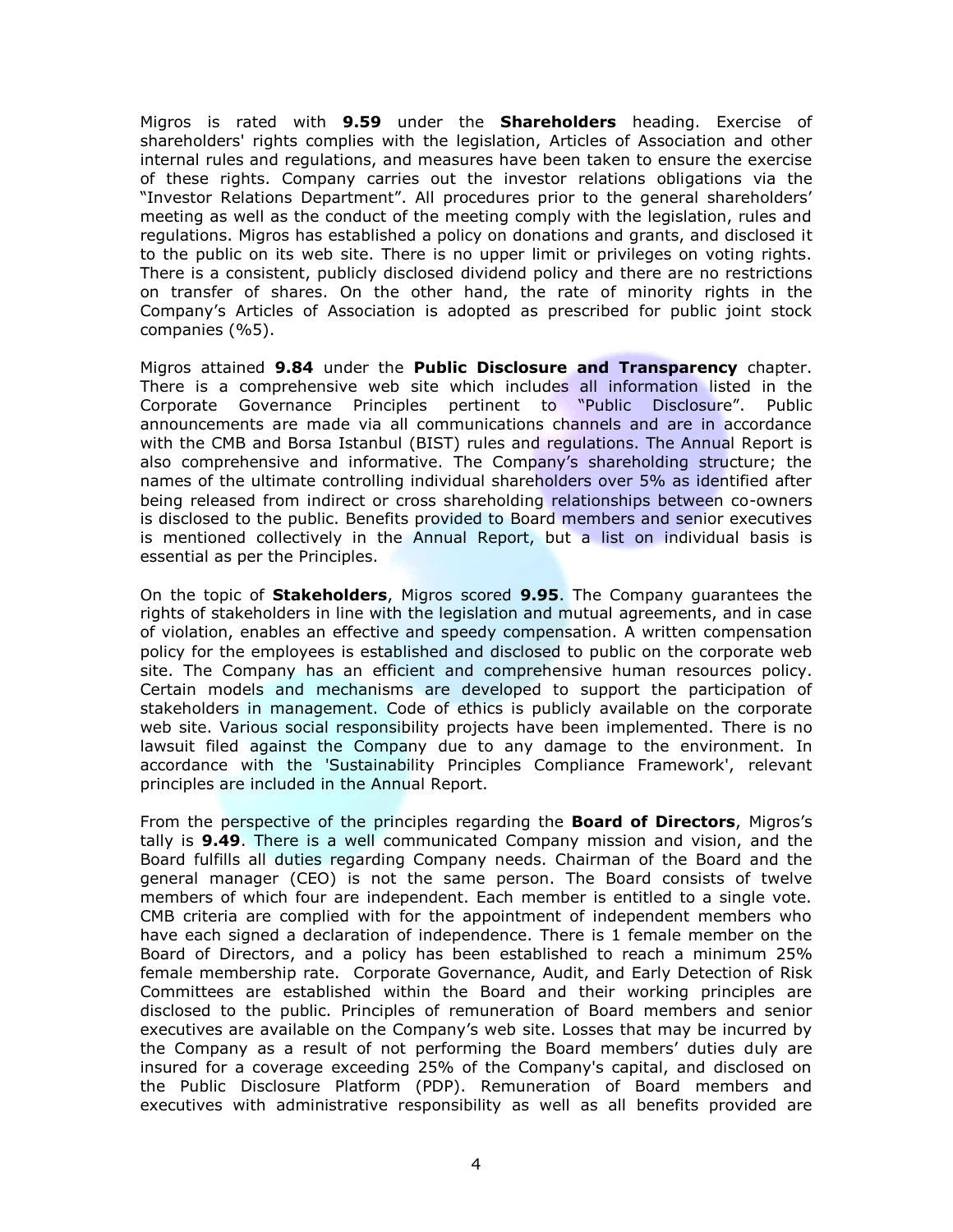mentioned collectively in the Annual Report. Principles dictate reporting on an individual basis.

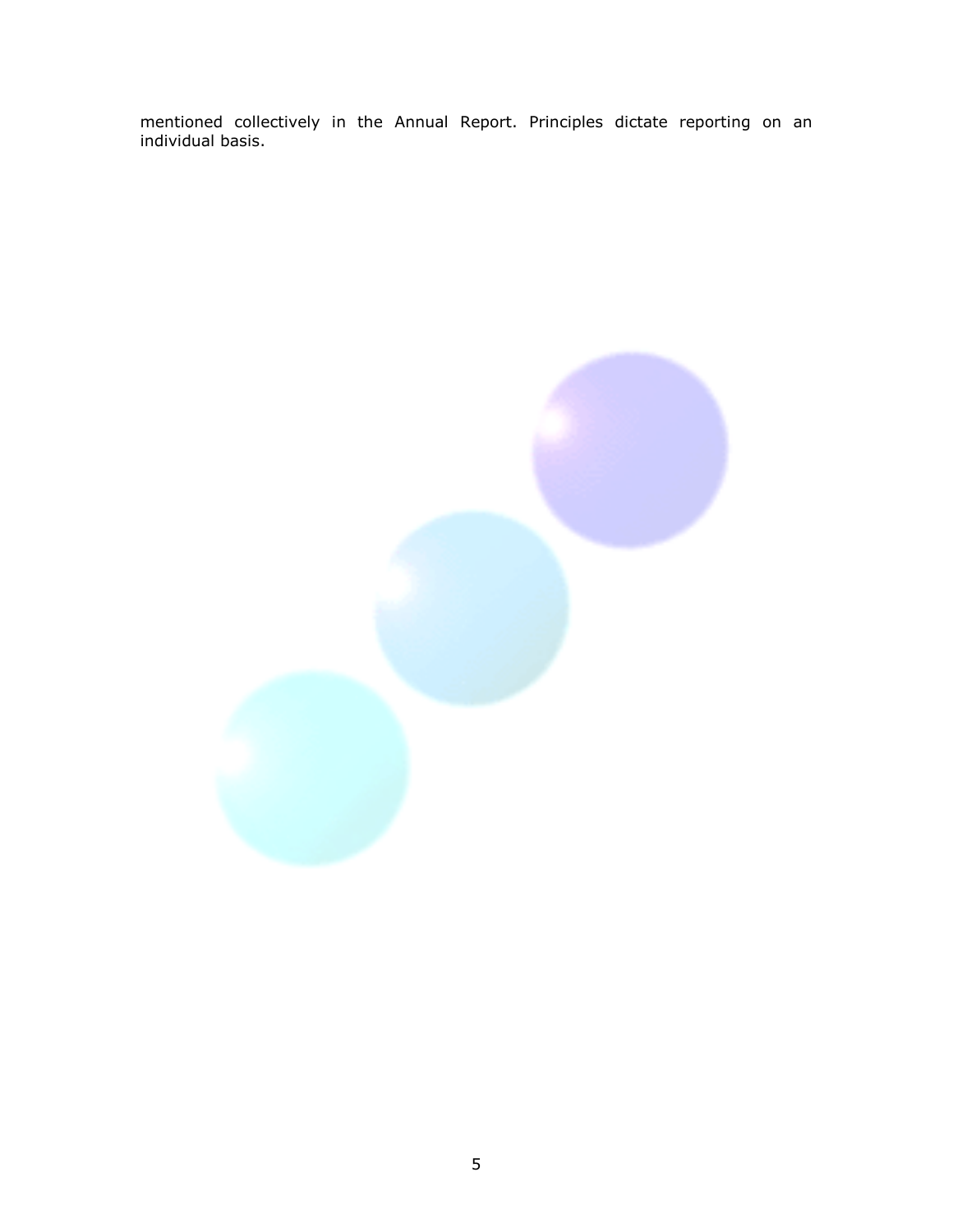

SAHA's methodology for rating the degree of compliance with the Principles of Corporate Governance is based upon the CMB's "Corporate Governance Principles" released on January 2014.

The CMB based these principles on the leading work of The World Bank, The Organization of Economic Cooperation and Development (OECD), and the Global Corporate Governance Forum (GCGF) which has been established in cooperation with the representatives of the preceding two organizations and private sector. Experts and representatives from the CMB, Borsa Istanbul and the Turkish Corporate Governance Forum have participated in the committee that was established by the CMB for this purpose. Additionally; many qualified academicians, private sector representatives as well as various professional organizations and NGOs have stated their views and opinions, which were added to the Principles after taking into account country specific issues. Accordingly, these Principles have been established as a product of contributions from all highlevel bodies.

Certain applications of the Principles are based on "comply or explain" approach and others are mandatory. However, the explanation concerning the implementation status of the Principles, if not detailed reasoning thereof, conflicts arising from inadequate implementation of these Principles, and explanation on whether there is a plan for change in the Company's governance practices in future should be mentioned in the annual report and disclosed to public.

The Principles consist of four main sections: shareholders, public disclosure and transparency, stakeholders, and the board of directors.

Based on these Principles, the SAHA Corporate Governance Rating methodology features around 330 subcriteria. During the rating process, each criterion is evaluated on the basis of information provided by the Company officials and disclosed publicly. Some of these criteria can be evaluated by a simple YES/NO answer; others require more detailed analysis and examination.

SAHA assigns ratings between 1 (weakest) and 10 (strongest). In order to obtain a rating of 10, a company should be in full and perfect compliance with the Principles (see Rating Definitions, p.25).

To determine the total rating score for each main section parallel to the CMB's Corporate Governance Principles, SAHA allocates the following weights:

Shareholders:**25%** Public Disclosure and Transparency: **25%** Stakeholders: **15%** Board of Directors: **35%**

To determine the final overall rating, SAHA utilizes its proprietary methodology which consists of subsection weightings and weightings for the criteria there under. A separate rating is assigned to each one of the main sections as well.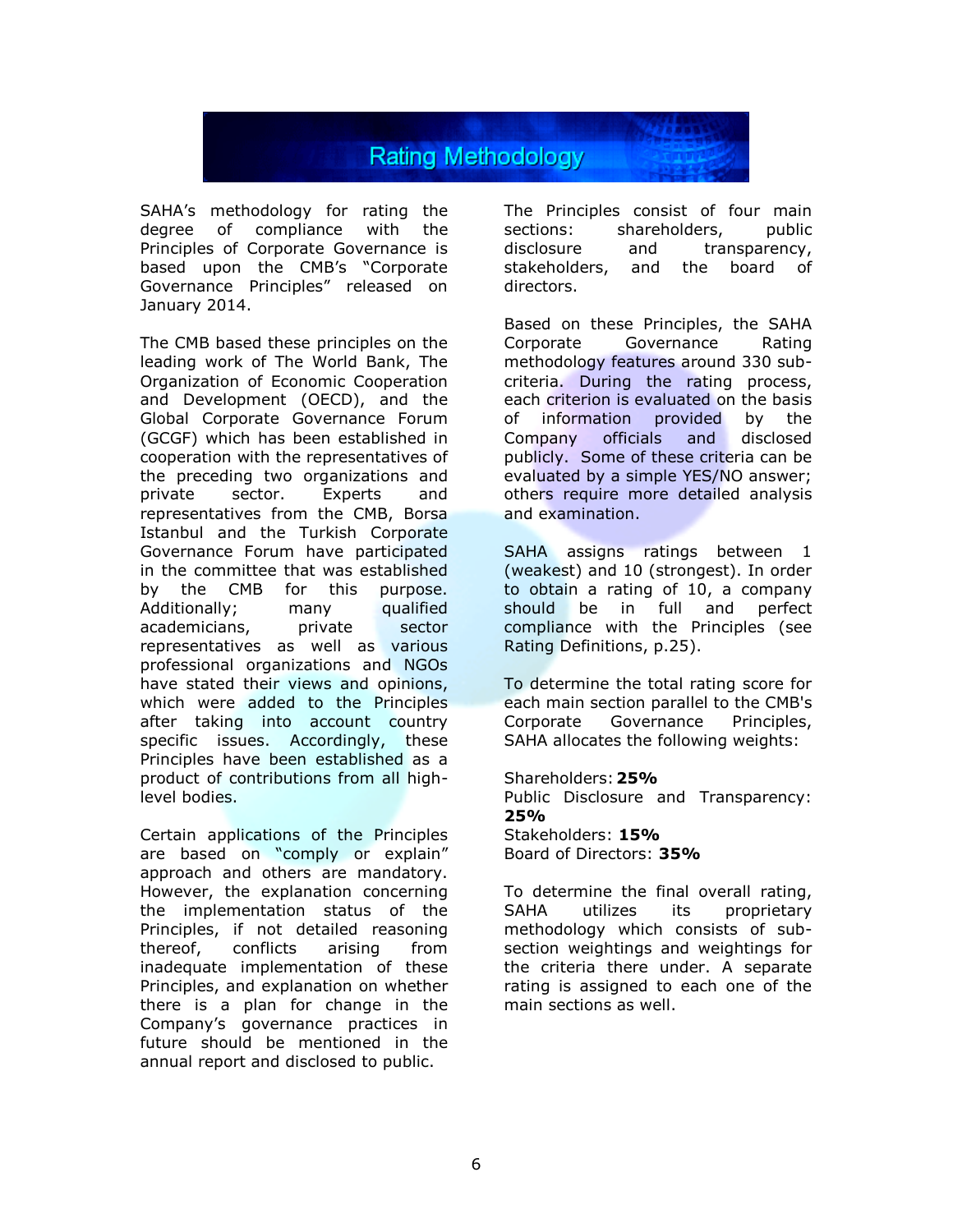**Company Overview** 

| <b>MIGROS Ticaret A.S.</b>                                         |                                                                                                                                             |  |  |  |
|--------------------------------------------------------------------|---------------------------------------------------------------------------------------------------------------------------------------------|--|--|--|
|                                                                    | <b>Chairman of the Board</b><br>Tuncay Özilhan<br><b>General Manager (CEO)</b><br>Ömer Özgür Tort                                           |  |  |  |
| Atatürk Mah., Turgut Özal Bulvarı No:7<br>34758 Ataşehir, Istanbul | <b>Investor Relations and Risk</b><br><b>Management Director</b><br><b>Affan Nomak</b><br>Tel: (0216) 579 30 00<br>malimigros@migros.com.tr |  |  |  |

Migros Ticaret A.Ş. ("Migros" or the "Company") was established on March 19, 2008 and registered in Istanbul, Turkey in accordance with the provisions of the Turkish Commercial Code. (Migros Türk Ticaret Anonim Şirketi, established in 1954, merged with its parent company, Moonlight Perakendecilik ve Ticaret Anonim Şirketi ["Moonlight Perakendecilik"] on April 30, 2009, and the Company name was changed as Migros Ticaret A.Ş.)

The primary activity of the Group includes sale of food and beverages and consumer durables through its Migros, 5M, Migros Jet, Macrocenter stores in addition to online sales. The Company also leases space in shopping malls to other commercial entities. As of December 31, 2020, the Group occupied a retail store area of  $1,567,305$  m<sup>2</sup> and a wholesale area of  $13,012$  m<sup>2</sup> with a total sales area of  $1,580,317$  m<sup>2</sup> (Dec. 31, 2019:  $1,535,531$  m<sup>2</sup>). The Company operates with a total of 2,319 stores (Dec. 31, 2019: 2,198), including 2,297 retail and 22 wholesale stores. As of December 31, 2020, the number of employees of the Group is 38,458 (Dec. 31, 2019: 33,534). Retail is the main business segment of the Group and accounts for approximately 97% of gross sales (Dec. 31, 2019: 96%).

The Company shares are traded under "MGROS" ticker at BIST Stars Market and MIGROS is a constituent of BIST 100 / BIST SUSTAINABILITY / BIST WHOLESALE AND RETAIL TRADE / BIST STARS / BIST ALL SHARES / BIST CORPORATE GOVERNANCE / BIST 100-30 / BIST SERVICES and BIST 50 indices.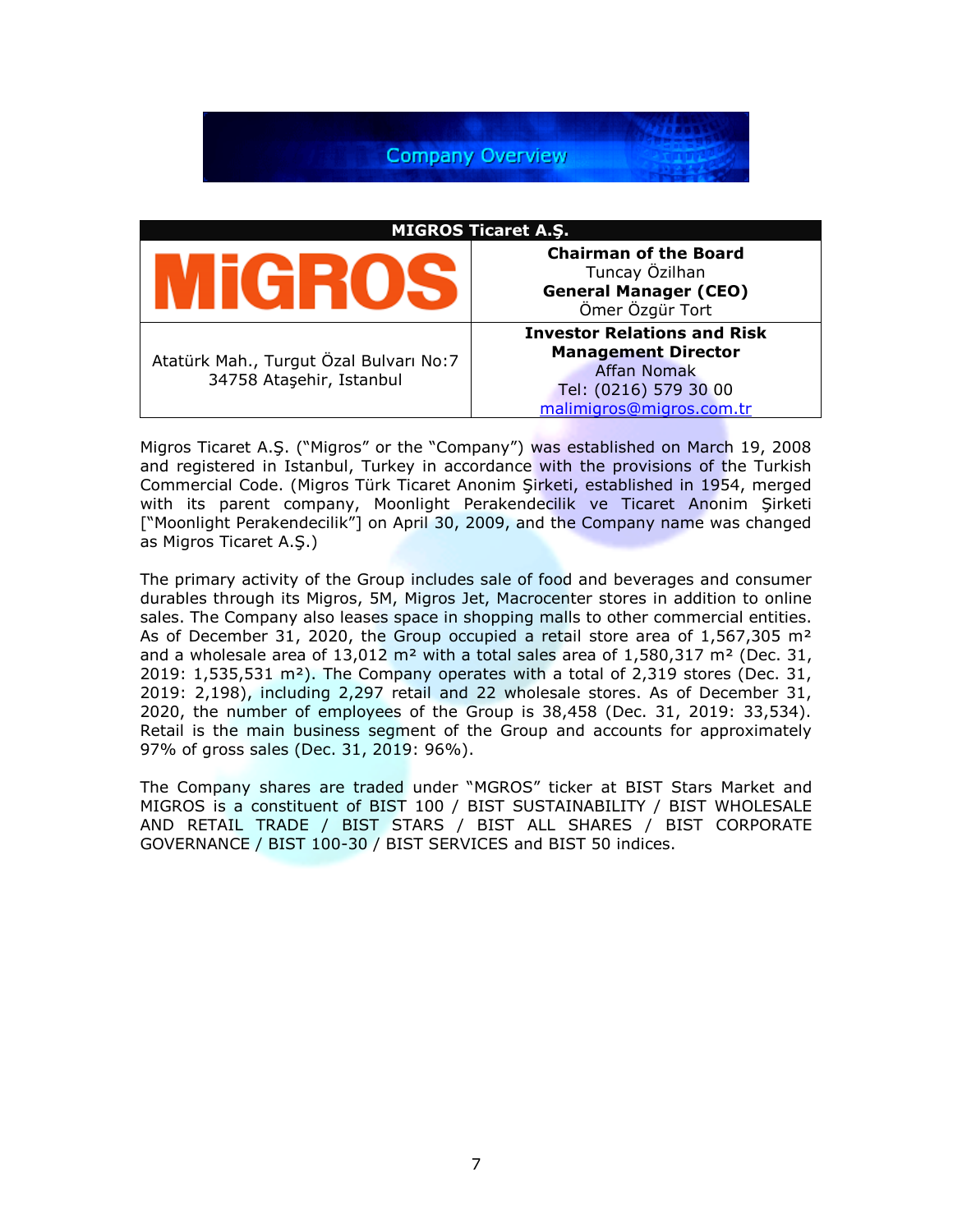The latest capital structure of Migros is as follows:

| <b>Capital Structure</b>          |                         |         |  |
|-----------------------------------|-------------------------|---------|--|
| <b>Shareholder</b>                | <b>Share Value (TL)</b> | Share % |  |
| MH Perakendecilik ve Ticaret A.Ş. | 89,046,058              | 49.18   |  |
| Migros Ticaret A.S                | 2,962,116               | 1.64    |  |
| Other                             | 89,046,059              | 49,18   |  |
| <b>TOTAL</b>                      | 181,054,233             | 100.00  |  |

The task distribution of the Board of Directors at Migros is as follows:

| <b>MIGROS Board of Directors</b> |                                                                                                                 |  |  |  |
|----------------------------------|-----------------------------------------------------------------------------------------------------------------|--|--|--|
| <b>Name</b>                      | <b>Title</b>                                                                                                    |  |  |  |
| Tuncay Özilhan                   | Chairman of the Board                                                                                           |  |  |  |
| Kamilhan Süleyman Yazıcı         | Vice-chairman                                                                                                   |  |  |  |
| Tuğban İzzet Aksoy               | <b>Board Member</b><br>Early Detection of Risk Committee Member                                                 |  |  |  |
| Mehmet Hurşit Zorlu              | <b>Board Member</b><br>Corporate Governance Committee Member                                                    |  |  |  |
| Esel Yıldız Çekin                | <b>Board Member</b><br>Corporate Governance Committee Member                                                    |  |  |  |
| Rasih Engin Akçakoca             | <b>Board Member</b>                                                                                             |  |  |  |
| Recep Yılmaz Argüden             | <b>Board Member</b><br>Corporate Governance Committee Member                                                    |  |  |  |
| Ömer Özgür Tort                  | <b>Board Member</b><br>General Manager                                                                          |  |  |  |
| Izzet Karaca                     | Independent Board Member<br>Audit Committee Chairman                                                            |  |  |  |
| Hüseyin Faik Açıkalın            | Independent Board Member<br>Corporate Governance Committee Chairman<br>Early Detection of Risk Committee Member |  |  |  |
| Şevki Acuner                     | <b>Independent Board Member</b><br><b>Audit Committee Member</b><br>Early Detection of Risk Committee Chairman  |  |  |  |
| Emre Ekmekçi                     | Independent Board Member                                                                                        |  |  |  |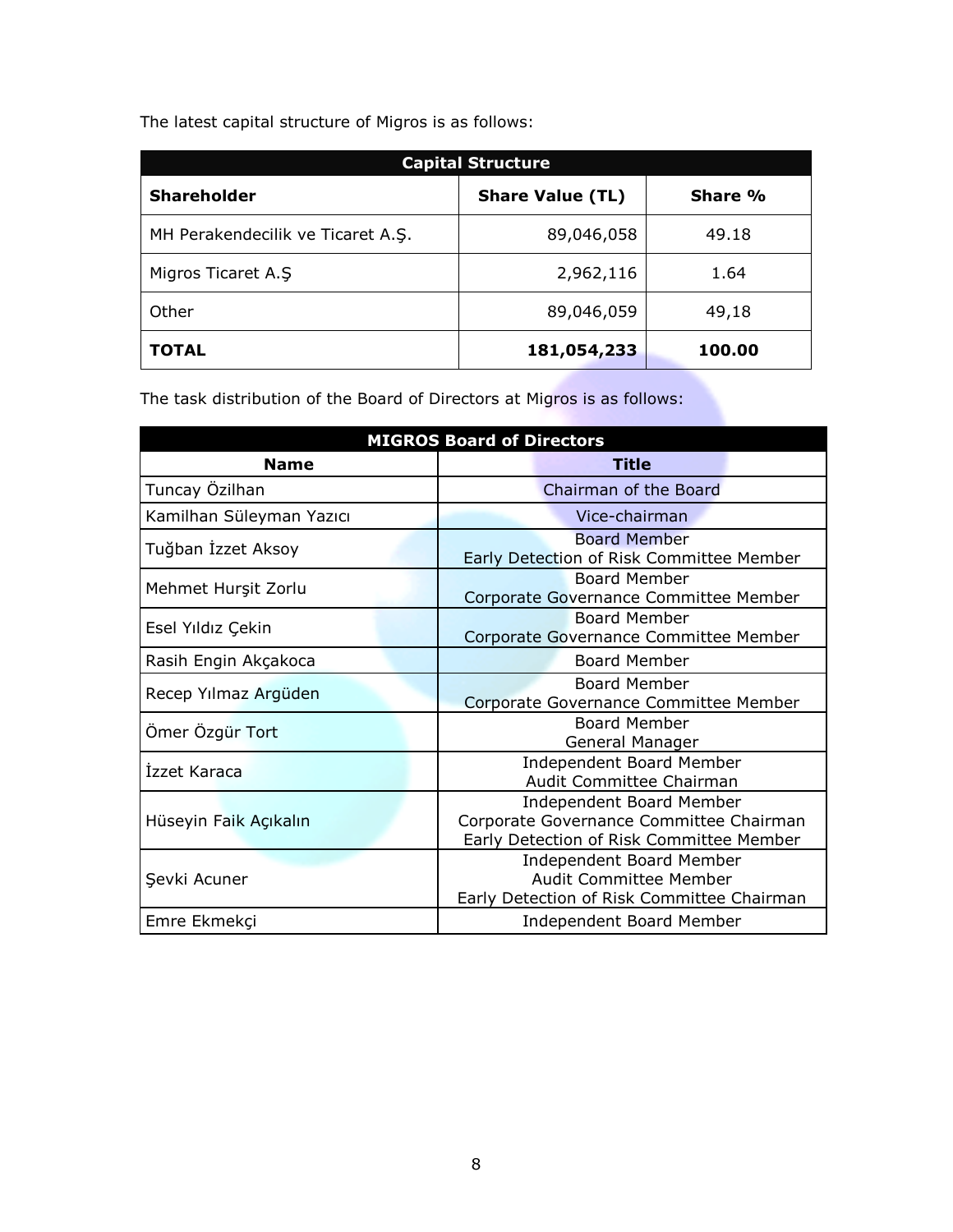# **SECTION 1: SHAREHOLDERS**



| <b>SYNOPSIS</b> |                                                                                                                             |  |  |  |
|-----------------|-----------------------------------------------------------------------------------------------------------------------------|--|--|--|
| ╋               | Equal treatment of shareholders                                                                                             |  |  |  |
| ╈               | Unrestricted shareholder rights to<br>review and receive information                                                        |  |  |  |
| $\pm$           | Voting rights are facilitated                                                                                               |  |  |  |
| $\div$          | No voting privileges                                                                                                        |  |  |  |
| +.              | General shareholders' meetings<br>are conducted in compliance with<br>the legislation                                       |  |  |  |
| ┿               | No restrictions on transfer<br>of<br>shares                                                                                 |  |  |  |
| ╇               | Policy on donations and grants<br>approved at the general<br>shareholders' meeting and<br>disclosed to the public           |  |  |  |
| Ł               | Specific and consistent dividend<br>distribution policy                                                                     |  |  |  |
|                 | Minority rights not recognized for<br>shareholders who possess an<br>amount less than one-twentieth<br>of the share capital |  |  |  |

#### **1.1. Facilitating the Exercise of Shareholders' Statutory Rights:**

The Investor Relations Department of Migros is set up under the responsibility of the Assistant General Manager for Finance. The Department is managed by the Investor Relations and Risk Management Director, Dr. Affan Nomak. The Department manager also serves in the Corporate Governance Committee and holds

Capital Market Activities Advance Level and Corporate Governance Rating Specialist Licenses.

The Investor Relations Department plays an active role in protecting and facilitating shareholders' rights and in particular the right to obtain and review information. The Department fulfills the following duties:

- a. Ensure that the records relating to the written correspondence with the investors and other information are kept in a healthy, safe and updated manner.
- b. Respond to the queries of the shareholders requesting written information on the Company.
- c. Ensure that the general shareholders' meeting is held in compliance with the applicable legislation, Articles of Association and other Company by-laws.
- d. Prepare the documents that might be used by shareholders in the general shareholders' meeting.
- e. Supervise the fulfillment of the obligations arising from capital markets legislation including all corporate governance and public disclosure matters.

The activities of the Investor Relations Department in 2020 are itemized below.

- Teleconferences held during the year: 4
- Investor presentations concerning the Company's financial results: 4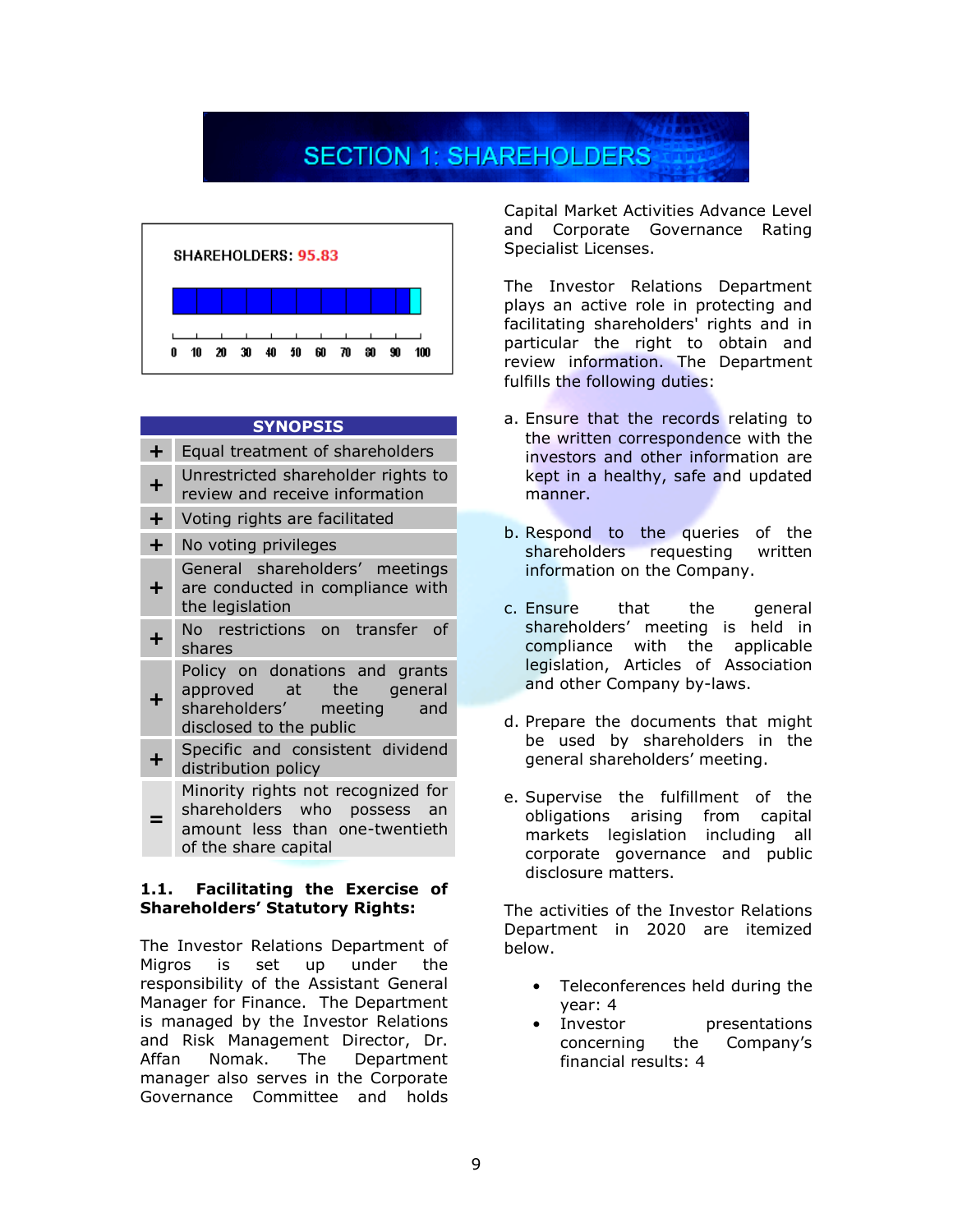- Financial press releases concerning the Company's financial results: 4
- Material event disclosures sent to PDP: 87
- Board of Directors resolutions passed: 41
- Domestic and international conferences and roadshows taken part in: 22
- Analysts and fund managers met with during the year: 250+

Information and explanations that may affect use of shareholders' rights are available and up to date on the corporate investor relations web site.

#### **1.2. Shareholders' Right to Obtain and Evaluate Information:**

There is no evidence of any hindering process or application regarding the appointment of a special auditor at the request of shareholders and no such demand was received within the reporting period.

All kinds of information about the Company required by the legislation are provided in a complete, timely, honest, and diligent manner and there is no fine or warning received in this regard.

The Company has constituted a disclosure policy, submitted it to the general shareholders' meeting and disclosed to public on the corporate web site.

#### **1.3 Minority Rights:**

Maximum care is given to the exercise of minority rights. However, minority rights are not recognized for shareholders who hold an amount less than one-twentieth of the share capital and the Company has adopted exactly the rate foreseen in the legislation for listed companies.

There is no evidence of any conflict of interest between the majority shareholders and that of the Company.

#### **1.4. General Shareholders' Meeting:**

In addition to the methods of invitation in the legislation and in order to ensure attendance of maximum number of shareholders, the invitation to the ordinary general shareholders' meeting held on May 26, 2021 is performed through all means of communication available to the Company on April 30, 2021 in accordance with the Corporate Governance Principles.

All announcements prior to the general shareholders' meeting included information such as the date and time of the meeting; without any ambiguity exact location of the meeting; agenda items of the meeting; the body inviting to the general shareholders' meeting; and the exact location where the Annual Report, financial statements and other meeting documents can be examined. A descriptive disclosure document on agenda items has been prepared.

Commencing from the date of announcement of invitation for the general shareholders' meeting; the Annual Report, financial statements and reports, and all other related documents pertaining to the agenda items along with the dividend distribution proposition are made available to all shareholders for examination purposes in convenient locations including the headquarters of the Company, and the electronic media.

Shareholders are informed of the following issues prior to the general shareholders' meeting via the corporate web site:

a. The total number of shares and voting rights reflecting the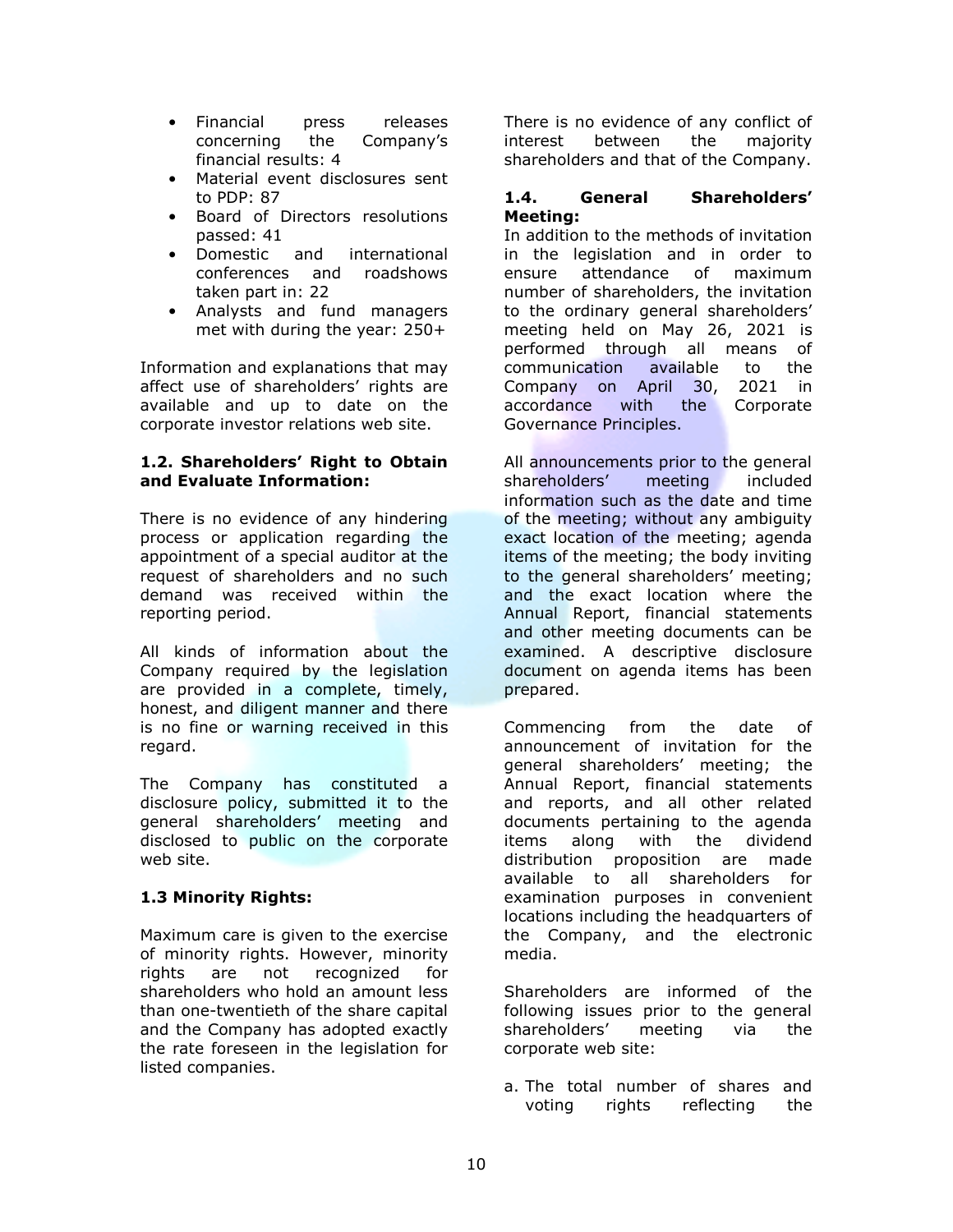Company's shareholding structure as of the date of disclosure, that there are no privileged share groups within the Company capital.

- b. Information on changes in management and activities of the Company and its subsidiaries in the previous fiscal year, or planned for the upcoming fiscal period which can significantly affect the Company operations.
- c. Grounds for dismissal and replacement of Board members, candidates' backgrounds and tasks carried out in the last decade, the nature and significance level of their relationship with the Company and its related parties, whether they are independent or not, and information on similar issues.

Agenda items were put under a separate heading and expressed clearly in a manner not to result in any misinterpretations. Expressions like "other" and "various" were not used. Information submitted to the shareholders prior to the conduct of the general shareholders' meeting was related to the agenda items.

Due to the pandemic, our observers did not attend the general shareholders' meeting held on May 26, 2021, and the statement of the Company officials was referred for some of the control points highlighted by us in the past years. In this context, it has been declared that items on the agenda were conveyed in detail and in a clear and understandable way by the chairman of the meeting, shareholders were given equal opportunity to voice their opinions and ask questions and the chairman made sure that each question is answered directly at the meeting provided that they do not constitute a trade secret. The Company statement is in line with the

opinion we have reached over the past years.

The members of the Board of Directors related with those issues of a special nature on the agenda, other related persons, authorized persons who are responsible for preparing the financial statements and representatives of the external audit firm were present to give necessary information and to answer questions at the general shareholders' meeting.

There were no agenda items submitted for approval due to a lack of consent of the majority of independent Board members.

The Company has established a policy on donations and grants and submitted it to the general shareholders' meeting for approval. Shareholders are informed, with a separate agenda item, of amount and beneficiaries on all donations and grants effectuated during the reporting period.

Stakeholders and media are allowed to attend the general shareholders' meetings with no voting rights, but no such clause is included in the Articles of Association.

#### **1.5. Voting Rights:**

There are no voting privileges at Migros and all shareholders, including those who reside abroad, are given the opportunity to exercise their voting rights conveniently and appropriately.

#### **1.6. Dividend Rights:**

The dividend policy of the Company is clearly defined and disclosed to public on the corporate web site. It is submitted to the shareholders at the general shareholders' meeting and is incorporated in the Annual Report.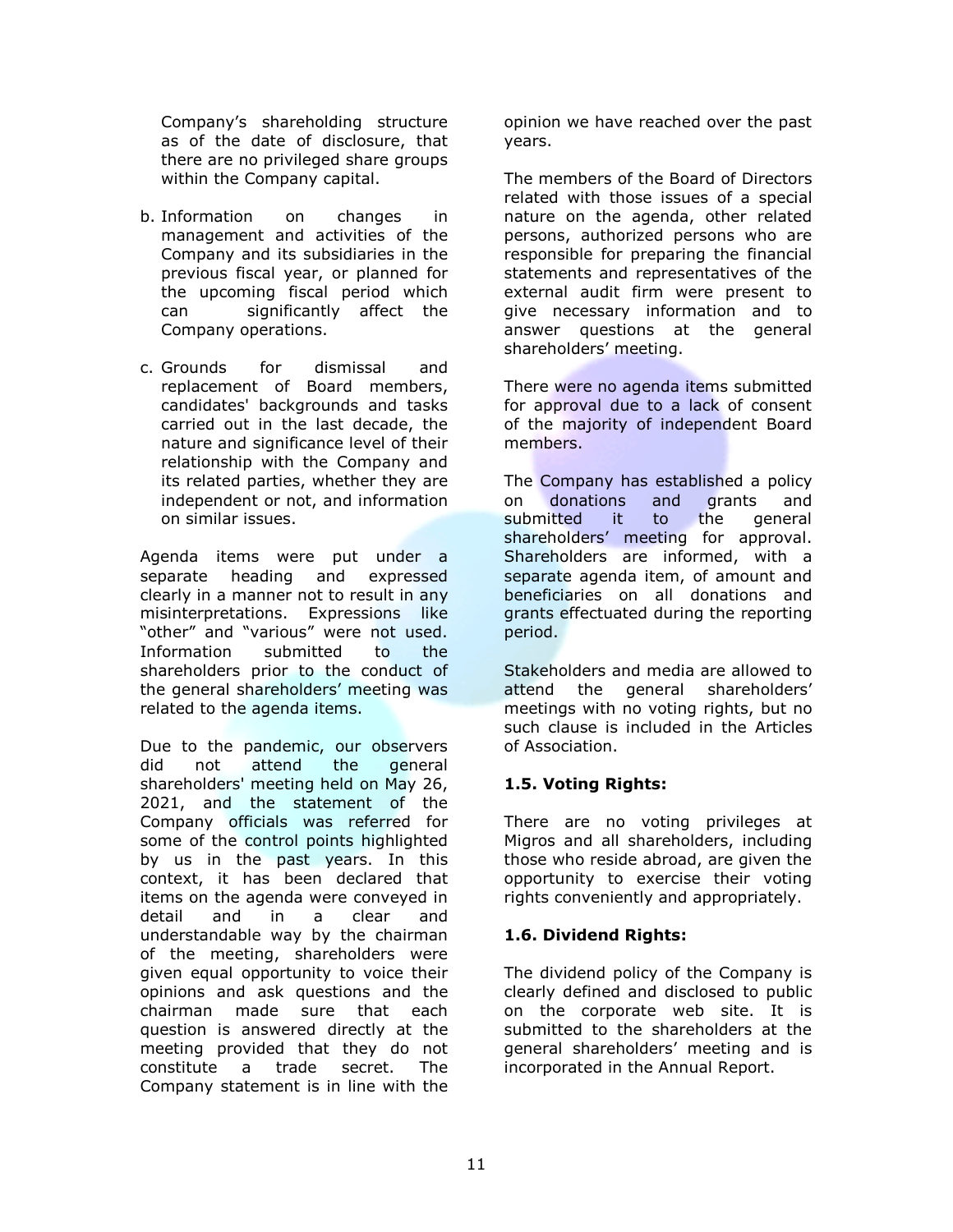The dividend distribution policy of Migros contains minimum information clear enough for investors to predict any future dividend distribution procedures and principles. A balanced policy is followed between the interests of the shareholders and those of the Company. The dividend distribution proposal contained all necessary information. A provision on advance dividend payments is included in the Articles of Association.

#### **1.7. Transfer of Shares:**

Neither the Articles of Association nor any decisions adopted at the general shareholders' meeting contain any provisions that impede the transfer of shares.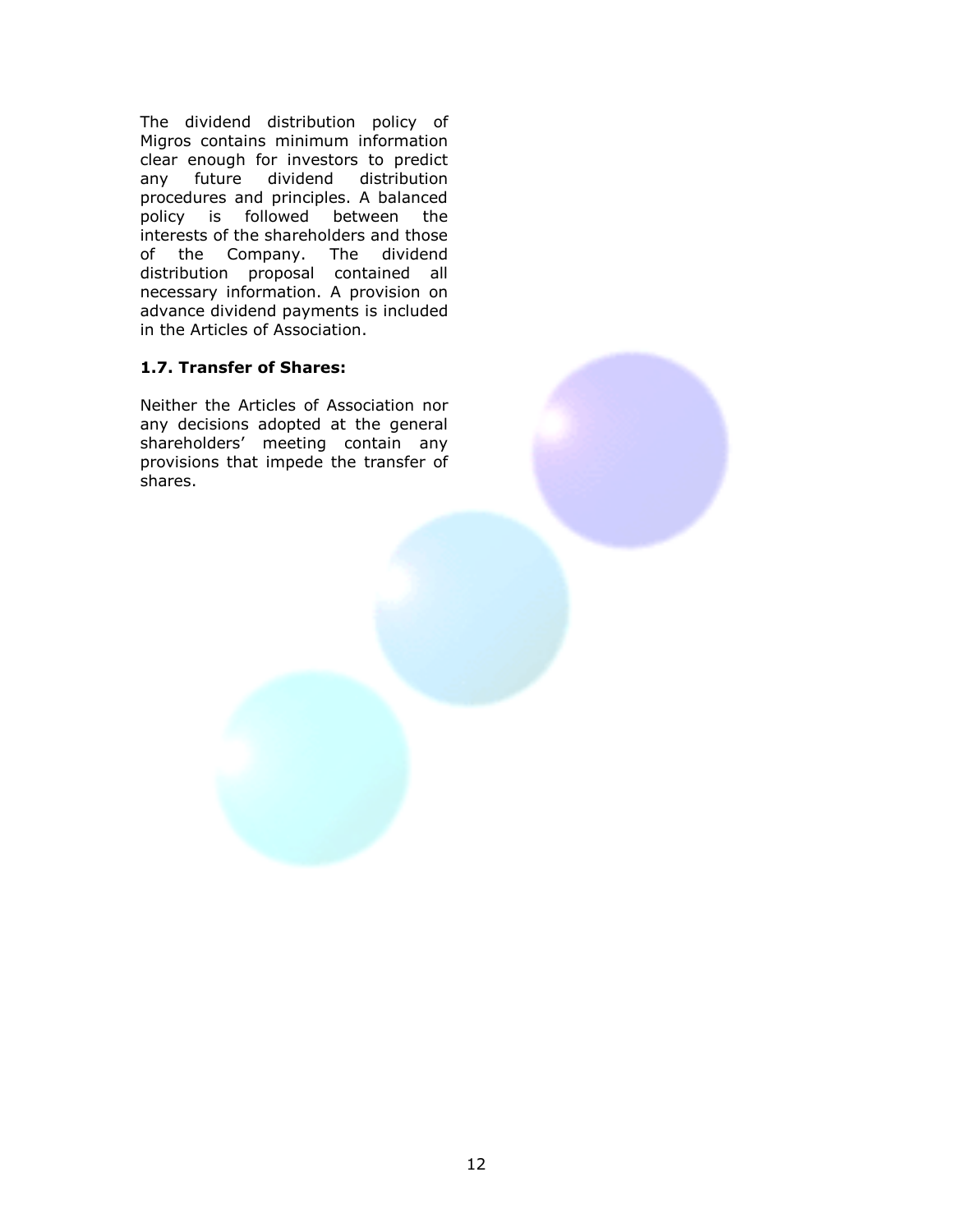## **SECTION 2: PUBLIC DISCLOSURE AND TRANSPARENCY**



| <b>SYNOPSIS</b> |                                                                                                                                                                |  |  |  |  |
|-----------------|----------------------------------------------------------------------------------------------------------------------------------------------------------------|--|--|--|--|
| ╋               | Comprehensive Disclosure Policy,<br>disclosed to public on<br>the<br>corporate web site                                                                        |  |  |  |  |
| ╋               | Comprehensive web site, actively<br>used for public disclosure                                                                                                 |  |  |  |  |
| $\ddot{}$       | Annual Report complies with the<br>legislation, comprehensive and<br>informative                                                                               |  |  |  |  |
| ╋               | Important<br>and<br><b>Exercise Server Server Server Server Server Server Server Server</b><br>developments disclosed<br>in<br>accordance with the legislation |  |  |  |  |
| ٠               | Ultimate controlling shareholders<br>with a share higher than 5% are<br>publicly disclosed                                                                     |  |  |  |  |
| $\ddot{}$       | English version of the web site for<br>international investors                                                                                                 |  |  |  |  |
| $\div$          | Remuneration policy established<br>and disclosed to public on the<br>corporate web site                                                                        |  |  |  |  |
| ┿               | Dividend distribution policy<br>disclosed to public via corporate<br>web site                                                                                  |  |  |  |  |
|                 | Benefits provided to Board<br>members and senior executives<br>are not mentioned on individual<br>basis in the Annual Report                                   |  |  |  |  |

#### **2.1. Corporate Web Site:**

Company's web site is actively used for disclosure purposes and the information contained therein is timely updated.

Along with the information required to be disclosed pursuant to the legislation, the corporate web site includes; trade register information, information about latest shareholder and management structure, the date and the number of the trade registry gazette on which the changes are published along with the final version of the Company's Articles of Association, publicly disclosed material information, periodical financial statements, annual reports, prospectuses and circulars and other public disclosure documents, agendas of the general shareholders' meetings and list of participants and minutes of the general shareholders' meeting, form for proxy voting at the general shareholders' meeting, disclosure policy, dividend distribution policy, ethical rules of the Company, frequently asked questions, and responses thereof.

In this context, information on at least the last five years can be reached on the web site.

The Company's shareholding structure; the names, amount and rate of the shares held by the Company's ultimate controlling individual shareholders over 5% as identified after being released from indirect or cross shareholding relationships between co-owners is disclosed to the public through the corporate web site.

The information contained on the web site exists also in English for the benefit of international investors and is identical to the Turkish content.

The Company's web site also includes; investor presentations, the donation policy, working principles of the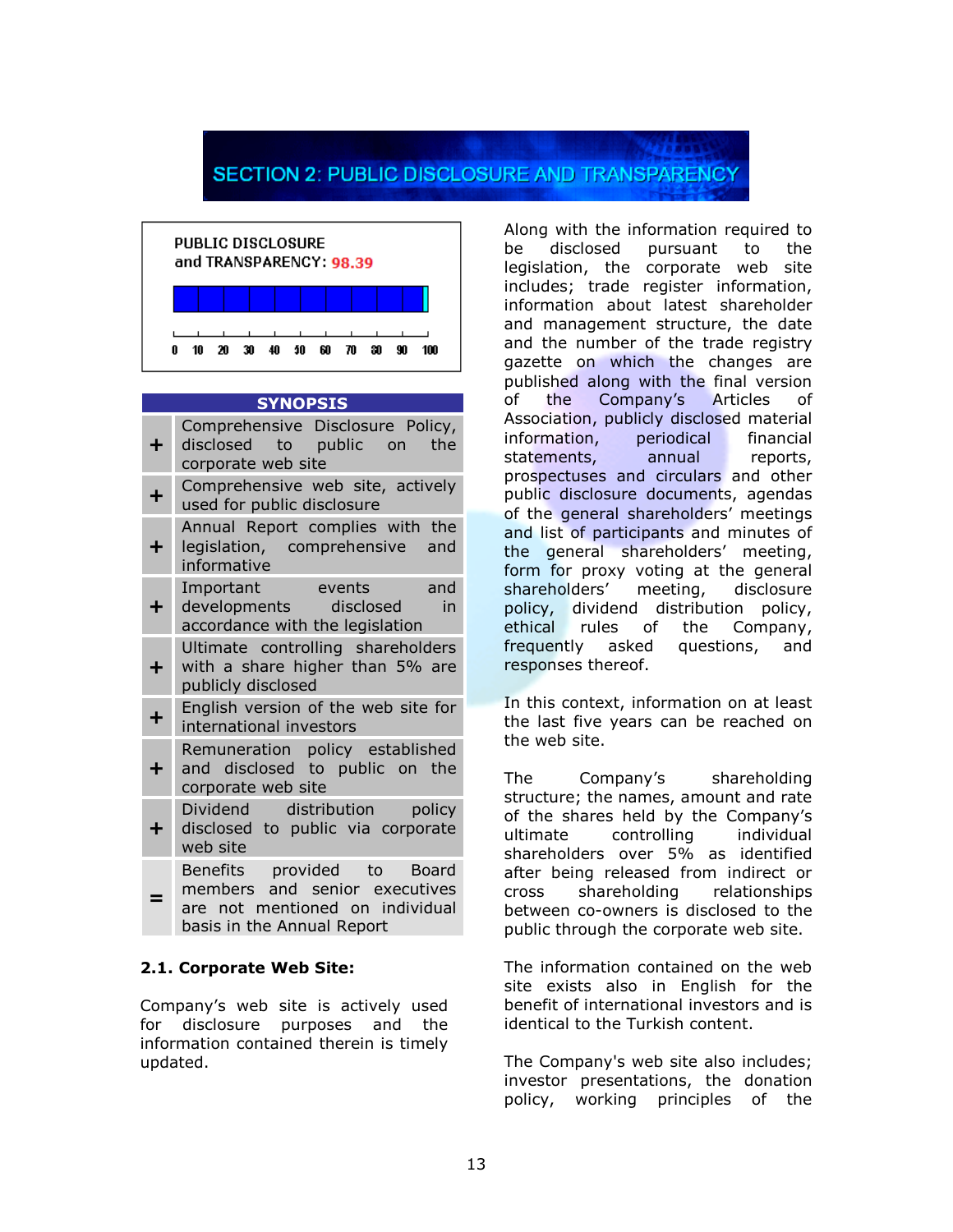Committees, important Board decisions under the heading of material disclosures, the vision/mission of the Company established by the Board of Directors, information on dividend payments and capital increases for the last 5 years, share buyback scheme, news, general shareholders' meeting internal guidelines, social responsibility activities, the sustainability report, information on senior management, financial data, main ratio analyses, corporate web site disclaimer, terms of use and privacy policy, timetable on events and developments which may interest investors, and the human resources policy.

#### **2.2. Annual Report:**

Annual Report is prepared in detail by the Board of Directors to provide public access to complete and accurate information on the Company and covers information such as;

- a. Period covered by the Report, the title of the Company, contact information,
- b. The names of the chairman and members served on the Board and the Committees during the covered period,
- c. The sectors in which the Company operates and information on its position in these sectors,
- d. Qualifications of the departments of the Company, general explanations related to their activities and performances, and yearly developments,
- e. Progress on investments, the eligibility status on incentives,
- f. Changes and justifications on the Articles of Association within the reporting period,
- g. Corporate Governance Principles Compliance Report,
- h. Information on related party transactions,
- i. Other issues not included in the financial statements, but are beneficial for users,
- j. Company's organization, capital and ownership structure,
- k. Benefits provided to staff and workers, information on number of personnel,
- l. The dividend distribution policy,
- m. Explanations on privileged shares,
- n. Basic ratios on the financial position, profitability and solvency,
- o. Company's financing resources and risk management policies,
- p. Information on major events occured between the closing of the accounting period and the date of the general shareholders' meeting where financial statements are evaluated.

In addition to the content specified in the legislation, the following also took place in the Annual Report:

- a. External duties of Board members and executives,
- b. Declaration of independence of the related Board members,
- c. Members of the Committees within the Board,
- d. The number of Board meetings held during the year and participation status of the members,
- e. Major law suits filed against the Company and possible consequences,
- f. Information on the fact that there is no cross shareholding in excess of 5% of the capital,
- g. Benefits and vocational training of employees, and other Company activities that give rise to social and environmental results,
- h. Application status of the corporate governance principles as required by the CMB communiqué and justifications on any noncompliance.

On the other hand, benefits provided to Board members and senior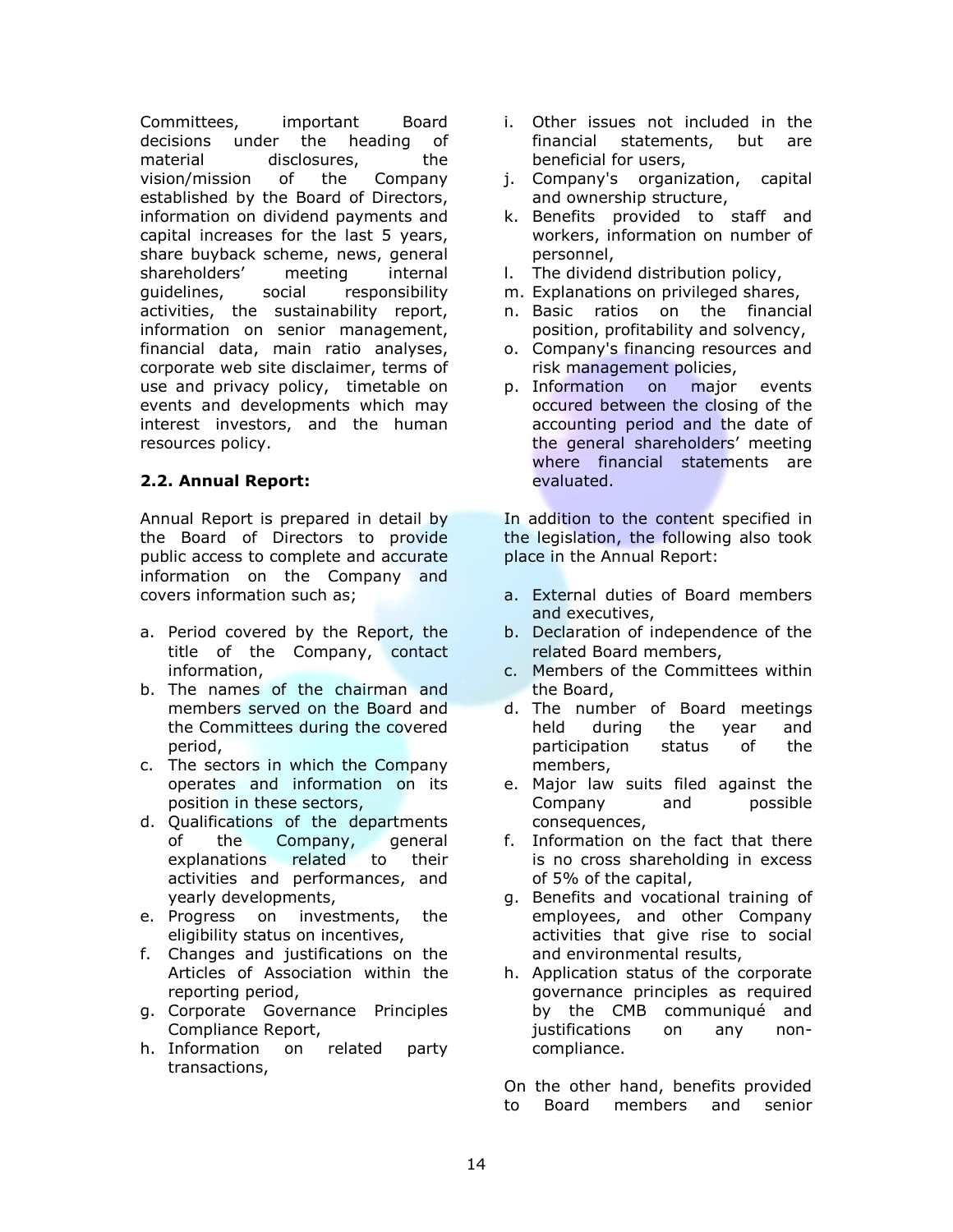executives are mentioned collectively, but best application of Corporate Governance Principles dictate that this information is given on an individual basis.

#### **2.3. External Audit:**

The external audit of Migros is conducted by DRT Bağımsız Denetim ve Serbest Muhasebeci Mali Müşavirlik A.Ş.

There has not been a situation during the reporting period where the external auditor avoided to express its opinion and not signed the audit report, nor has reported a qualified opinion. It has been declared that there has been no legal conflict between the Company and the external audit firm.

Independent audit firm and their audit staff did not provide consulting services for a price or free of charge during the audit period. No consulting company in which the external audit firm is in a dominant position either directly or indirectly in management or capital provided any consulting services during the same period.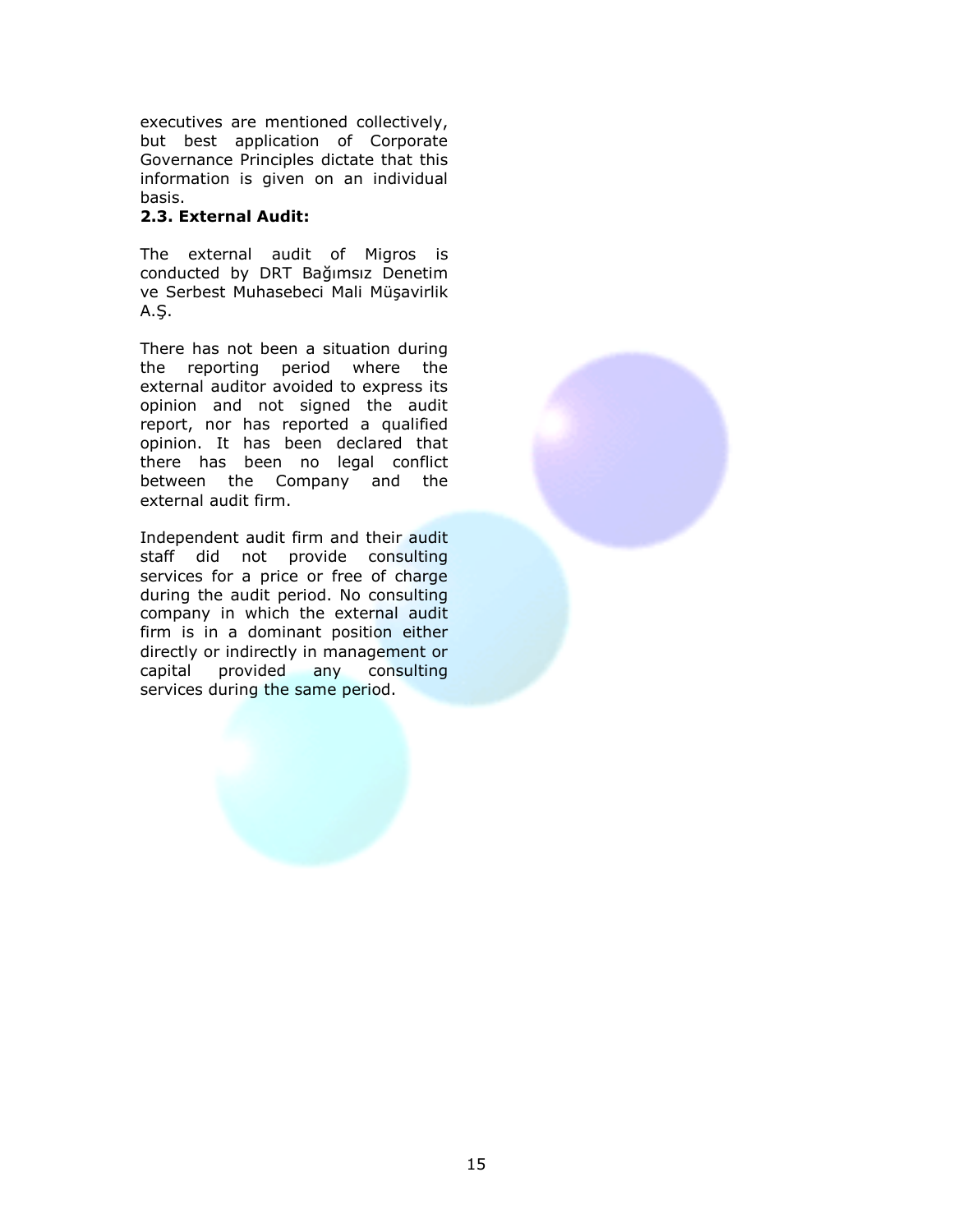## **SECTION 3: STAKEHOLDERS**



### **SYNOPSIS**

| ٠         | Measures to safeguard<br>stakeholders' rights are facilitated                                              |
|-----------|------------------------------------------------------------------------------------------------------------|
| $\div$    | <b>Efficient Human Resources policy</b>                                                                    |
| $\ddot{}$ | Stakeholders' views are taken on<br>important decisions                                                    |
| ÷         | Code of ethics disclosed to the<br>public                                                                  |
| ٠         | Company is socially and<br>environmentally sensitive and<br>respectful                                     |
| ╋         | Existence of a trade union                                                                                 |
| ┿         | Social responsibility projects<br>implemented                                                              |
| ┿         | There are written regulations<br>regarding the participation<br>οf<br>stakeholders in management           |
|           | A written employee compensation<br>policy is established and<br>disclosed to the public on the<br>web site |

#### **3.1. Company Policy Regarding Stakeholders:**

Migros recognizes the rights of stakeholders established by law or through any other mutual agreement. In case the rights of the stakeholders are not regulated by the relevant legislation and protected by contracts, the Company protects the interest of stakeholders under good faith principles and within the capabilities of the Company. Effective and

expeditious compensation is provided in case of violation of the rights.

The corporate web site of the Company is also actively used to provide adequate information on policies and procedures towards the protection of stakeholders' rights.

The corporate governance implementation of the Company ensures that its stakeholders, including its employees and representatives, report their concerns regarding any illegal or unethical transactions to the management.

Employees can convey any transaction that contradicts with the legislation and is ethically inappropriate to the Committee Responsible of Audit and to the Audit Unit. Stakeholders are provided with clear and explicit information about the Corporate Governance Committee, the Audit Committee, and the members of both so that they may contact these Committees directly in order to report any violations of laws and regulations by the Company and any involvement by the Company in dealings that may be unethical.

In addition, there is a written compensation policy for employees.

#### **3.2. Stakeholders' Participation in the Company Management:**

The employees' participation in management is regulated by internal guidelines. The Company's Code of Conduct reads as follows: "In matters that are related to employees, Migros seeks to include the opinions of its employees as much as possible in any decision concerning the future of the Company."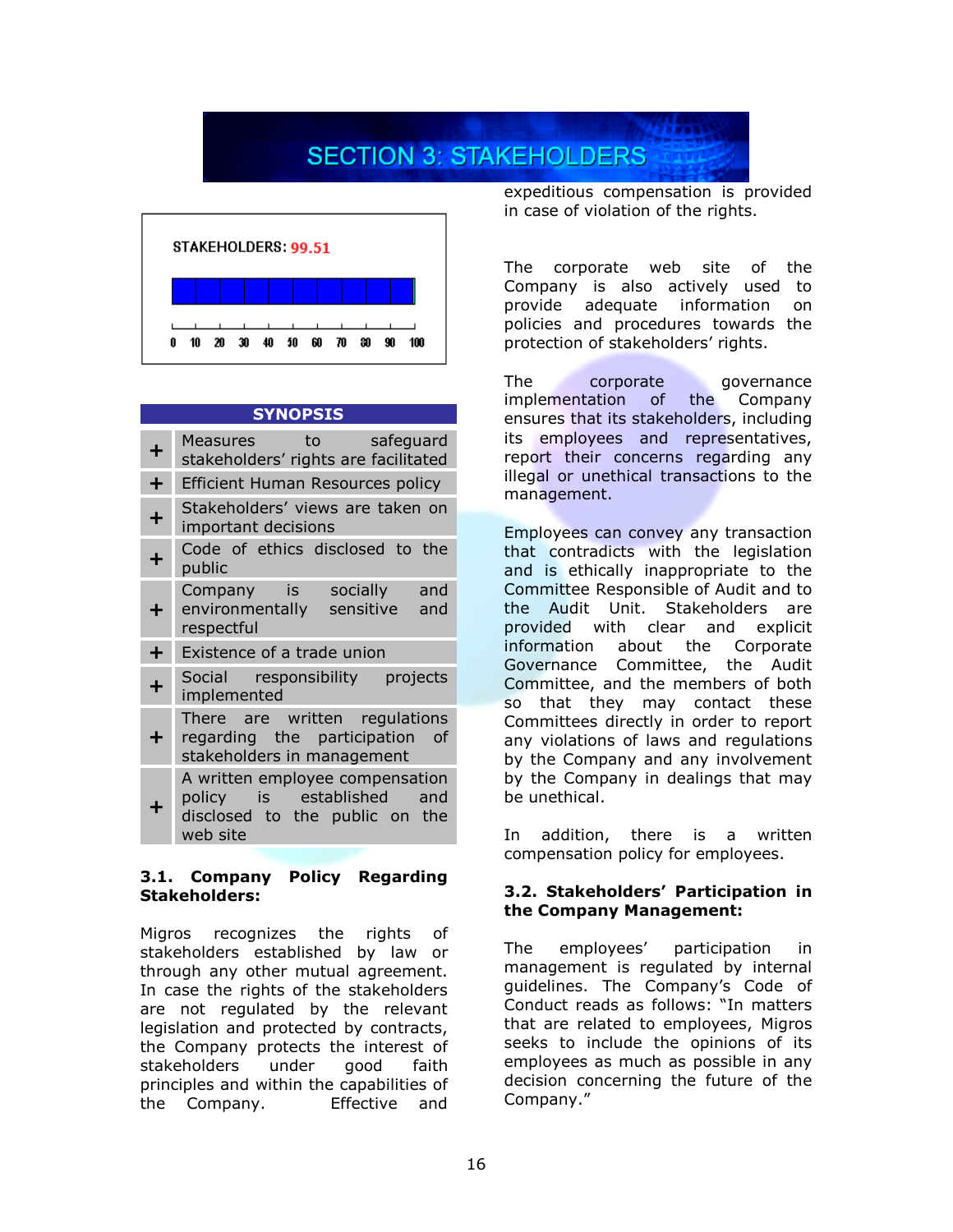Stakeholders' opinions are sought in material decisions bearing impact with respect to them.

Employees have the opportunity to communicate their new ideas, proposals and demands to the senior management of the Company and members of the Board of Directors directly or electronically via intranet, the Company's internal communication platform.

The management body, through which employees are represented at stores, is the Workplace Union Representative committees. In addition to overseeing the enforcement of the provisions of the collective bargaining agreement, Workplace Union Representatives discuss the complaints and requests communicated by employees or by the Company with the employer representatives. In addition, they are also represented in various committees such as the Occupational Health and Safety Committee on which they are members, and on committees set up for various projects.

A "Working Life Assessment Survey" is conducted every year by an independent research company in order to measure and further improve the level of Migros employees' job satisfaction and company loyalty. The findings form the basis of new administrative decisions to be taken each year.

#### **3.3. Company Policy on Human Resources:**

The Company has a documented human resources policy. Recruitment and career planning are conducted on the basis of equality and transparency is ensured. The criteria for hiring employees are documented in writing and the Company complies with these criteria. All employees are treated with fairness and equality in terms of the

benefits provided to them; training programs are provided to enhance employee knowledge, skills and conduct; and training policies are formulated.

Informative meetings are organized for employees about the Company's financial position as well as compensation, career, training and health related issues where opinions are exchanged.

Recruitment activities are carried out within the scope of Recruitment Charter. Competencies required for each position are determined within the scope of the project conducted together with a human-resources consulting firm and are used in all recruitment activities. Job descriptions are defined for all positions and their revisions are realized at regular intervals.

Job descriptions and distribution of tasks as well as performance and rewarding criteria are announced to the employees. Productivity is a major criterion in determining the salary and other benefits provided.

Coordination meetings are organized on a regular basis with the participation of senior management to share information on issues such as financial position of the Company, remuneration, career, training and health. Following the meetings, senior managers inform their respective Groups on related issues on a regular basis.

Migros Retailing Academy (MRA), a program conducted to contribute towards employees' development and to raise qualified labor force, seeks to develop human resources in line with the Company's corporate priorities and with individual and sectoral needs so as to achieve the Company's strategic objectives. MRA designs the most effective models, methods, and tools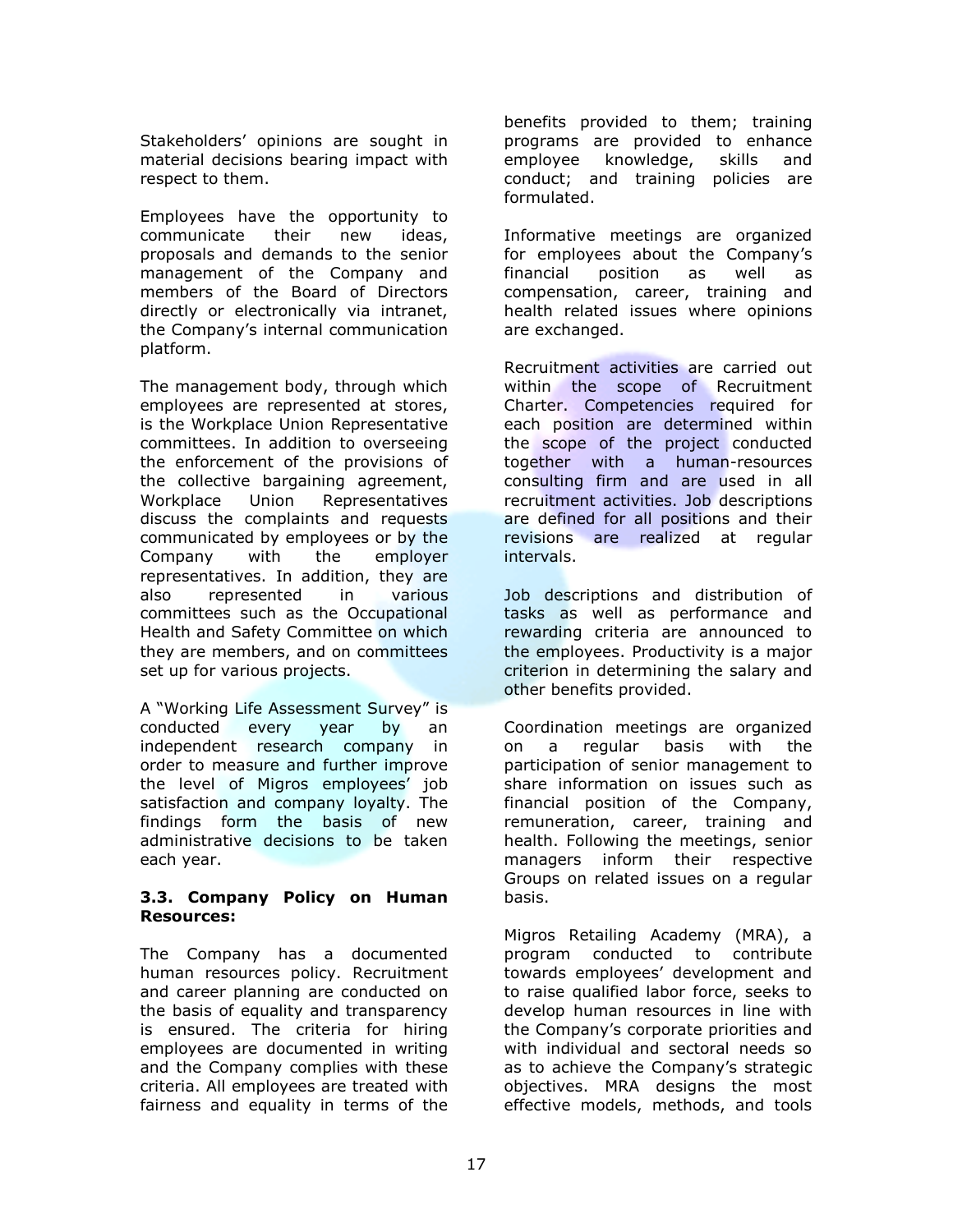for use in Migros employees' career development.

A Collective Bargaining Agreement covering the period between January  $1<sup>st</sup>$  2020 and December 31, 2022 is signed with the Tez-Koop-İş Union (Turkish Trade, Cooperatives, Education, Office and Fine Arts Workers Union).

#### **3.4. Relations with Customers and Suppliers:**

Migros has taken all necessary precautions to attain customer satisfaction in the sales and market of its products and services.

Correct and complete information is provided to customers in marketing and sale of the Company services. Care is taken for all related documents, printed and visual materials to reflect all features of the product to achieve customer satisfaction. Appointment of competent and relevant staff is secured to provide contact with customers for all matters during presale, sale and after sale stages.

The Company complies with quality standards of products and services and strives to maintain these standards.

Care is taken on the confidentiality of information about customers and suppliers within the framework of protection of trade secrets.

#### **3.5. Ethical Rules & Social Responsibility:**

The ethical rules of Migros is publicly disclosed on the corporate web site.

The Company expends maximum effort to be sensitive to its social responsibilities in its operations. It complies with all regulations regarding the environment, consumers and public health, as well as ethical rules,

and directs and supports its subsidiaries to behave in the same manner.

Informing its operations with an awareness of its responsibilities towards people, the environment, and future generations, Migros marshals both its own corporate resources and the voluntary efforts of its employees in order to undertake many different projects in areas in which it perceives there to be social benefit.

In 2020 Migros joined "Save Your Food", a program initiated by the Ministry of Agriculture and Forestry to promote consumer awareness on the problem of food waste.

Since 2014, Migros has been conducting its "Fresh Leftovers to Our Four-Legged Friends" project to feed wildlife and stray animals. Food products whose expiration date is approaching but still remain consumable in Migros stores are donated to feed wildlife and stray animals through HAYTAP (Animal Rights Federation).

#### **3.6. Sustainability:**

Migros reports its activities and performance in the field of sustainability each year in accordance with GRI standards and discloses them transparently on its corporate web site. The Migros Sustainability Committee, on which all Company functions are represented, is responsible for debating and assessing ways in which the sustainability both of existing activities and of newlyconsidered ones can be improved and for formulating a consensus-based roadmap for them.

Migros is also a member of the Consumer Goods Forum (CGF), a worldwide umbrella organization of the world's leading retailers and manufacturers that provides the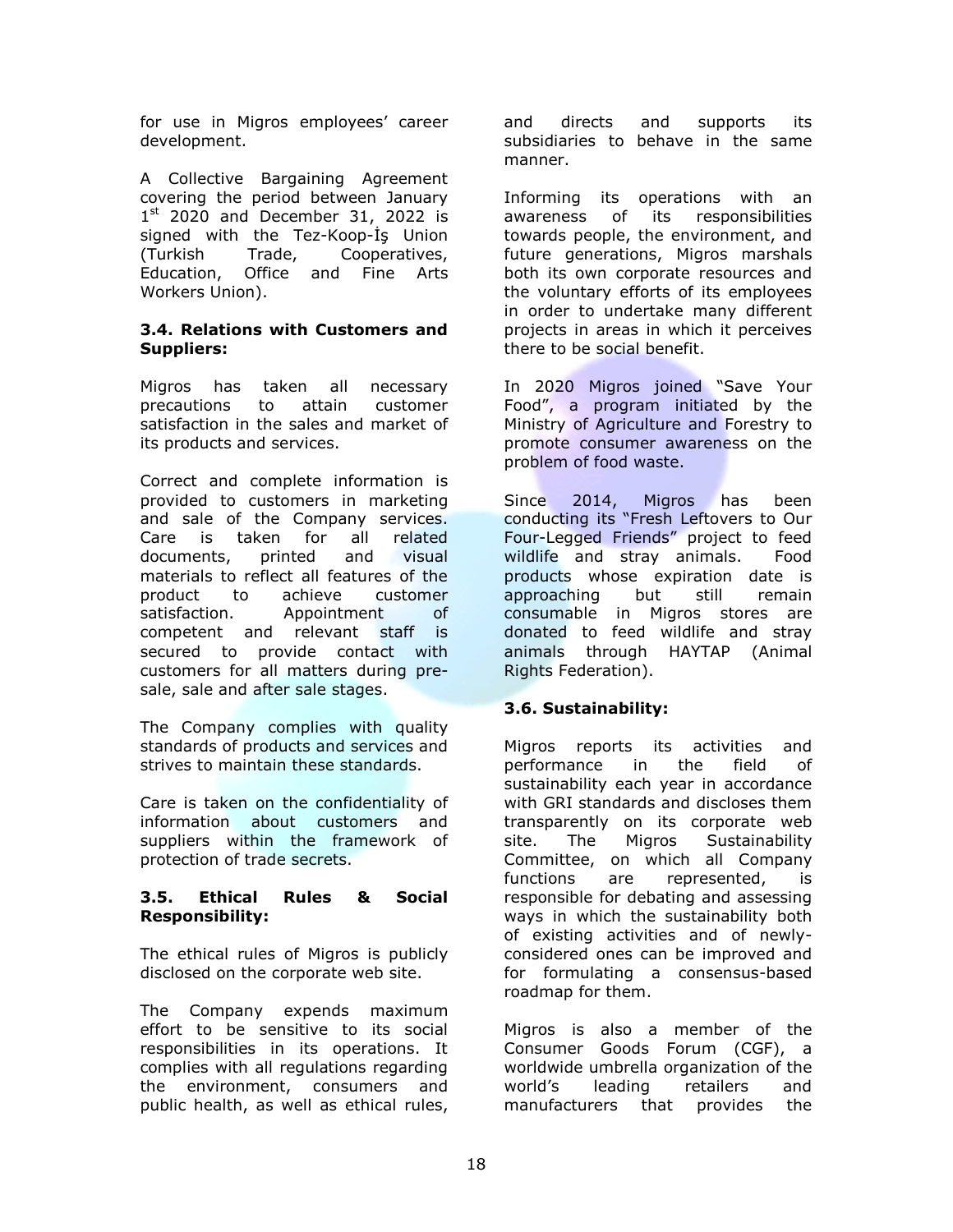consumer goods industry with guidance on ways to conduct its activities more sustainably. Represented on the CGF Board of Directors by one of its general managers, Migros has committed itself to making improvements in the four areas that are the organization's primary focus: Sustainability, Health & Wellness, Product Safety, and End-to-End Value Chain & Standards.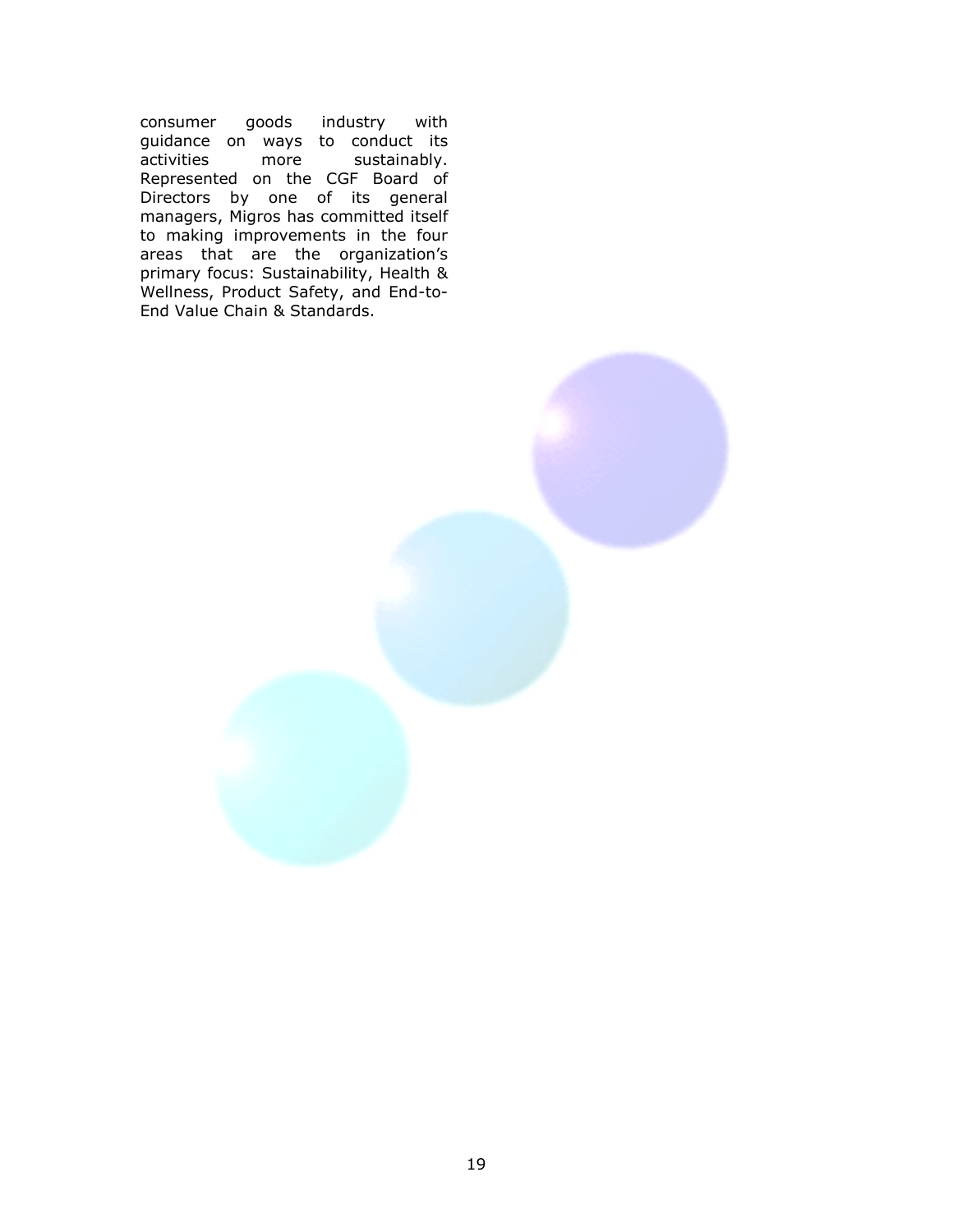# **SECTION 4: BOARD OF DIRECTORS**



#### **SYNOPSIS**

|            | Vision, mission and strategic<br>goals are defined                                                                                                                                                                              |
|------------|---------------------------------------------------------------------------------------------------------------------------------------------------------------------------------------------------------------------------------|
| $\ddagger$ | 12 Board members, including 4<br>independents                                                                                                                                                                                   |
| ┿          | Audit, Corporate Governance and<br>Early Detection of Risk<br>Committees are established and<br>functional                                                                                                                      |
|            | Principles of remuneration of<br>Board members and senior<br>executives are established and<br>disclosed to the public                                                                                                          |
| ╋          | Chairman of the Board and the<br>general manager are not the<br>same person                                                                                                                                                     |
| $\ddot{}$  | Each member has a right to a<br>single vote                                                                                                                                                                                     |
| ٠          | Any potential losses incurred by<br>the Company and third parties as<br>a result of misconduct by the<br>members of the Board are<br>insured with a coverage<br>exceeding 25% of the Company's<br>capital, and disclosed on PDP |
| ┿          | A policy is established for a<br>minimum of 25% female Board<br>membership rate                                                                                                                                                 |
| =          | 1 female Board member                                                                                                                                                                                                           |
|            | Remuneration and benefits                                                                                                                                                                                                       |

 provided to Board members and to managers with administrative responsibility is not disclosed on individual basis

#### **4.1. Functions of the Board of Directors:**

Strategic decisions of the Board of Directors aim to manage the Company's risk, growth, and return balance at an appropriate level and conduct a rational and cautious risk management approach with a view to the long-term interests of Migros. The Board administers and represents the Company within these parameters.

The Board of Directors has defined the Company's strategic goals and identified the needs in human and financial resources, and controls management's performance. The Board also oversees that Company activities are managed in compliance with the legislation, Articles of Association, internal procedures and established policies.

#### **4.2. Principles of Activity of the Board of Directors:**

Board of Directors performs its activities in a transparent, accountable, fair and responsible manner.

Distribution of tasks between the members of the Board of Directors is explained in the Annual Report. The Board of Directors established internal control systems which are inclusive of risk management, information systems, and processes by also taking into consideration the views of the Committees. In this context, the Board reviews the effectiveness of risk management and internal control systems at least once a year.

The presence, functioning, and effectiveness of internal controls and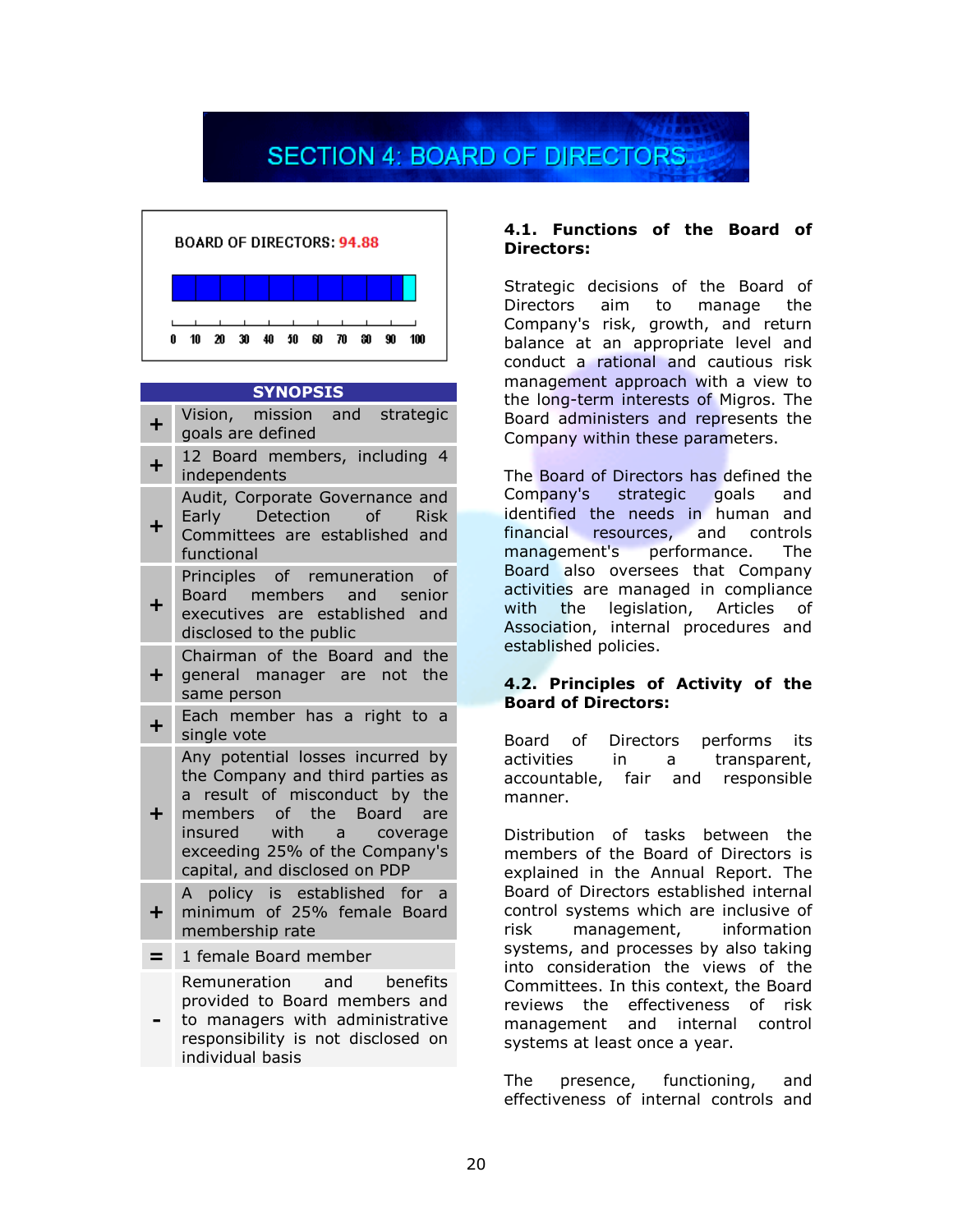internal audit are explained in the Annual Report. Chairman of the Board and general manager's executive powers are separated and this separation is documented in the Articles of Association. There is no individual in the Company who has unlimited authority to take decisions on his/her own.

The Board of Directors plays a leading role in maintaining effective communication between the Company and the shareholders and settling any disputes which may arise and works in close coordination with the Corporate Governance Committee and "Investor Relations Department".

Defects and damages that may be caused by the Board members during the execution of their duties have been insured with a coverage exceeding 25% of the Company's capital and the relevant information is disclosed on the Public Disclosure Platform.

#### **4.3. Structure of the Board of Directors:**

Board of Directors of Migros is composed of twelve members with one executive member. There are four independent members who have the ability to execute their duties without being influenced under any circumstances.

No upper limit for the number of independent Board members is mentioned in the Articles of Association. Tenure of office for independent members is designated as maximum three years.

The Corporate Governance Committee have prepared a report on the candidates proposed by the Board and shareholders, by taking into consideration of whether or not the candidate meets the independency criteria, and submitted this assessment as a report to the Board for its approval. CMB criteria are complied with in determining independent candidates. Independent candidates for the Board of Directors have each signed a declaration of independence within the framework of the legislation, Articles of Association, and the CMB criteria.

There is one female member on the Board of Directors. The Company has prepared a policy for a minimum 25% female Board membership rate.

#### **4.4. Conduct of the Meetings of the Board of Directors:**

Board meetings take place with sufficient frequency. It has been declared that 26 resolutions were passed during the last fiscal year. All members allocate sufficient time for all of the Company's business and show care to participate in each meeting.

Chairman of the Board of Directors sets the agenda for Board meetings in consultation with other members and the general manager. Information on the agenda items of the meeting is made available to the members in sufficient time prior to the meeting date.

Each Board member is entitled to a single vote.

The conduct of the Board of Directors meetings is documented in internal regulations and meeting and decision quorums have been included in the Articles of Association of the Company.

There are no certain rules or limitations for Board members taking on additional duties as executives and/or Board members, advisors outside the Company.

Shareholders are informed of external duties of the Board members through the Annual Report and the Corporate Governance Compliance Report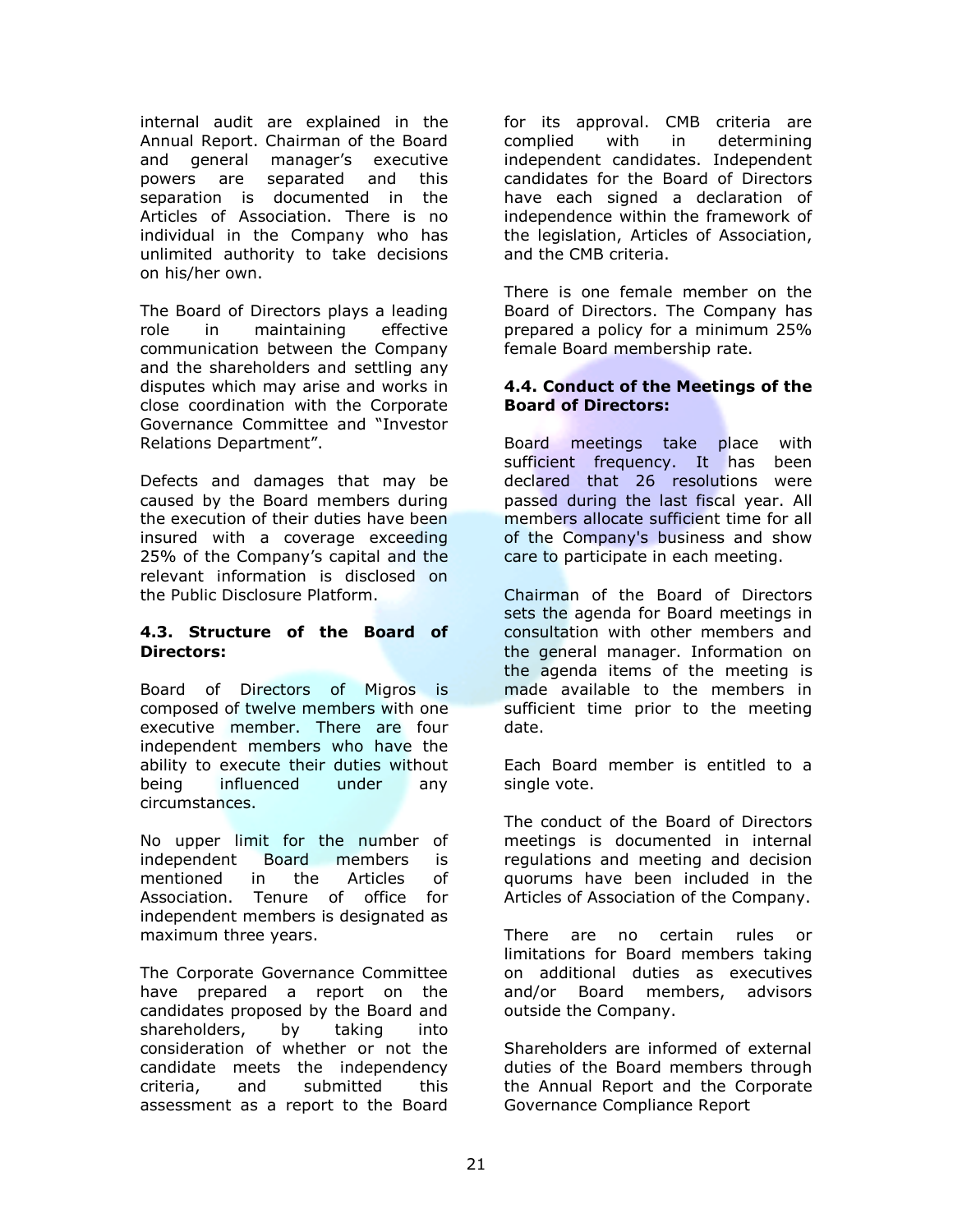#### **4.5. Committees Established Within the Board of Directors:**

Corporate Governance, Audit and Early Detection of Risk Committees are established from within the Board of Directors in order to fulfill its duties and responsibilities duly.

Functions of the Committees, their working principles, and members are designated by the Board of Directors and disclosed to public on the corporate web site.

All members of the Audit Committee are elected among the independent Board members. Also, the chairmen of the Corporate Governance and Early Detection of Risk Committees are elected among the independent Board members. The Corporate Governance Committee is composed of five, Early Detection of Risk Committee of three and the Audit Committee of two members. The general manager is not on the Committees.

All necessary resources and support needed to fulfill the tasks of the Committees are provided by the Board of Directors. Committees can invite any manager as they deem necessary to their meetings and obtain their views.

The frequency of Committee meetings is sufficient, all activities are documented and records are kept. Reports containing information about the activities and the resolutions reached are submitted to the Board of Directors.

Audit Committee supervises the operation and efficiency of the Company's accounting system, public disclosure, external audit and internal audit systems, reviews complaints that are received by the Company regarding Company accounting, internal and external independent

audit systems, within the framework of the principle of confidentiality and finalizes them, notifies the Board in writing on findings related to their duties and responsibilities and the related assessment and recommendations, following taking the opinion of responsible managers of the Company and the external auditor notifies the Board in writing on whether the annual and interim statements disclosed to the public is in accordance with the Company's accounting principles, true and accurate. The Committee has convened four times during the course of reporting period.

Audit Committee members possess the qualifications listed in the Corporate Governance Principles communiqué.

The Annual Report contains information on activities and meeting resolutions of the Audit Committee and that it has submitted reports covering findings and assessments to the Board of Directors within the reporting period.

The nomination and election process of the external audit firm, taking into account its competence and independence, starts with a proposal from the Audit Committee to the Board and ends with the Board's choice being presented and approved at the general shareholders' meeting.

The Corporate Governance Committee is established in order to determine whether or not the corporate governance principles are being fully implemented by the Company, if implementation of some of the principles are not possible, the reason thereof, and assess any conflict of interests arising as a result of lack of implementation of these principles, and present remedial advices to the Board of Directors. In addition, it oversees the work of the "Investor Relations Department". Manager of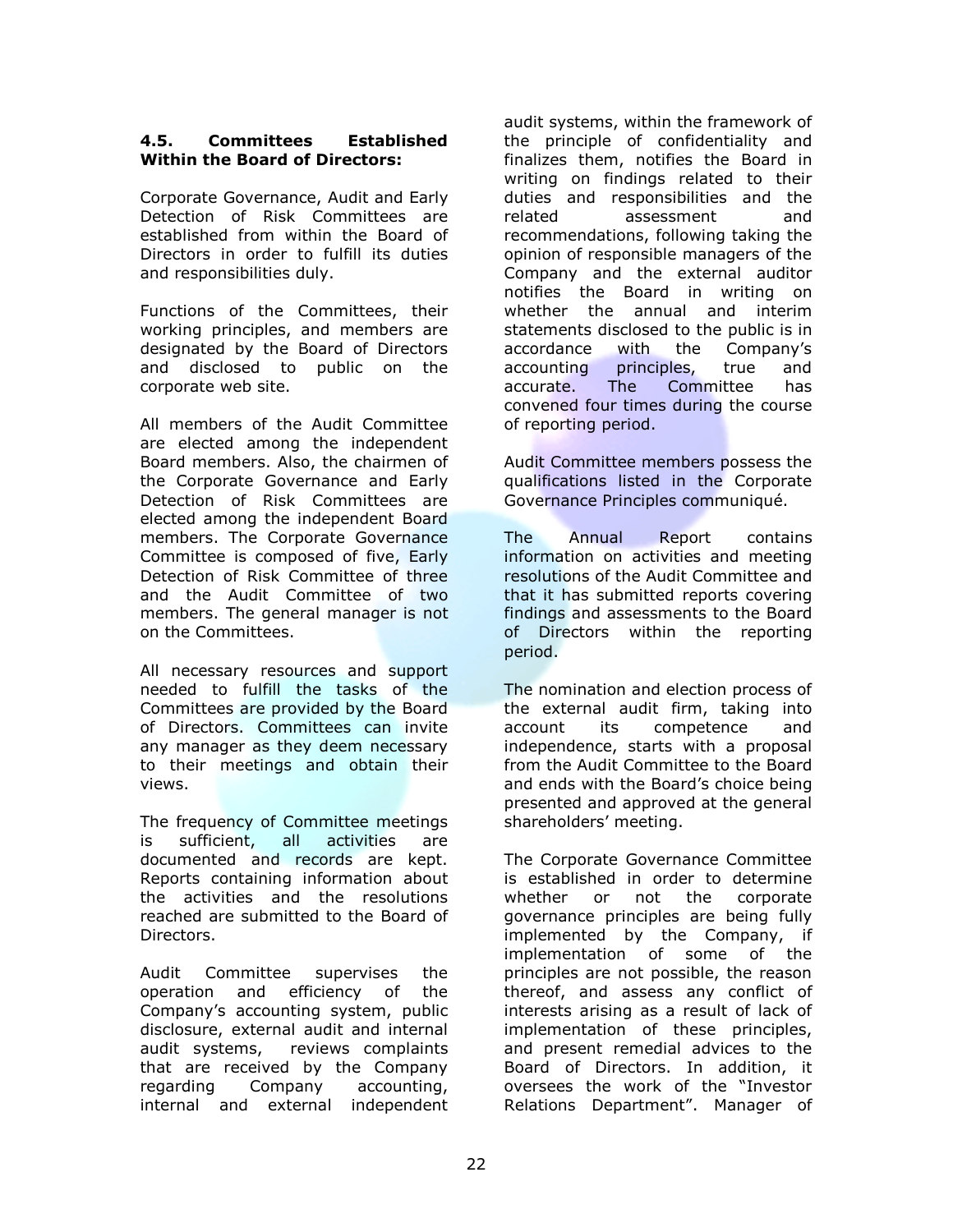this Department also serves on the Corporate Governance Committee.

Since the Nomination and Remuneration Committees are not established, its duties are carried out by the Corporate Governance Committee. The proposals for independent Board membership candidacy are evaluated by the Corporate Governance Committee taking into consideration whether the candidates possess the criteria for independence under the applicable legislation and these assessments are documented.

The Corporate Governance Committee is responsible for creating a transparent system capable of identifying, vetting, and training suitable candidates to fill seats on the Board of Directors and to undertake management positions that have administrative responsibilities and to develop policies and strategies for dealing with such issues. The Committee also makes regular assessments of the structure and efficiency of the Board of Directors and submits to the Board its recommendations for possible changes in such matters.

Revising, changing and re-evaluation of principles, as well as criteria and applications on remuneration, and submission of the views to the Board in the upcoming reporting periods and when necessary, will be closely monitored by us.

The Early Detection of Risk Committee carries out its tasks towards early detection of risks which may jeopardize the Company's assets, its development and progression, and measures taken to mitigate and manage those risks. It reviews risk management systems every two months and finalizes relevant reports.

#### **4.6. Remuneration of the Board of Directors and Managers with Administrative Responsibility:**

The Board of Directors presented their assessments in the Annual Report whether the operational and financial targets disclosed to the public are met or not, along with reasons behind possible shortcomings. The principles of remuneration of Board members and senior executives have been documented in writing and submitted to the shareholders as a separate item at the general shareholders' meeting. A remuneration policy prepared for this purpose can be found on the Company's web site.

Stock options or performance-based payments are not included in the remuneration package of the independent Board members. Their remuneration is designated at a level to maintain their independence

Migros does not lend any funds or extend any credits to a member of the Board or to senior executives, or grant any personal loans through a third party, or extend any guarantees.

The executives have the required professional qualifications in order to perform the assigned duties. The executives comply with the legislation, Articles of Association, and in-house regulations and policies in fulfilling their duties.

There have been no cases where the executives used confidential and nonpublic Company information in favor of themselves or others. There are no executives who accepted a gift or favor directly or indirectly related to the Company's affairs, and provided unfair advantage.

Remuneration of executives is consistent with Migros's ethical values, inner balance, and strategic objectives, and it is not associated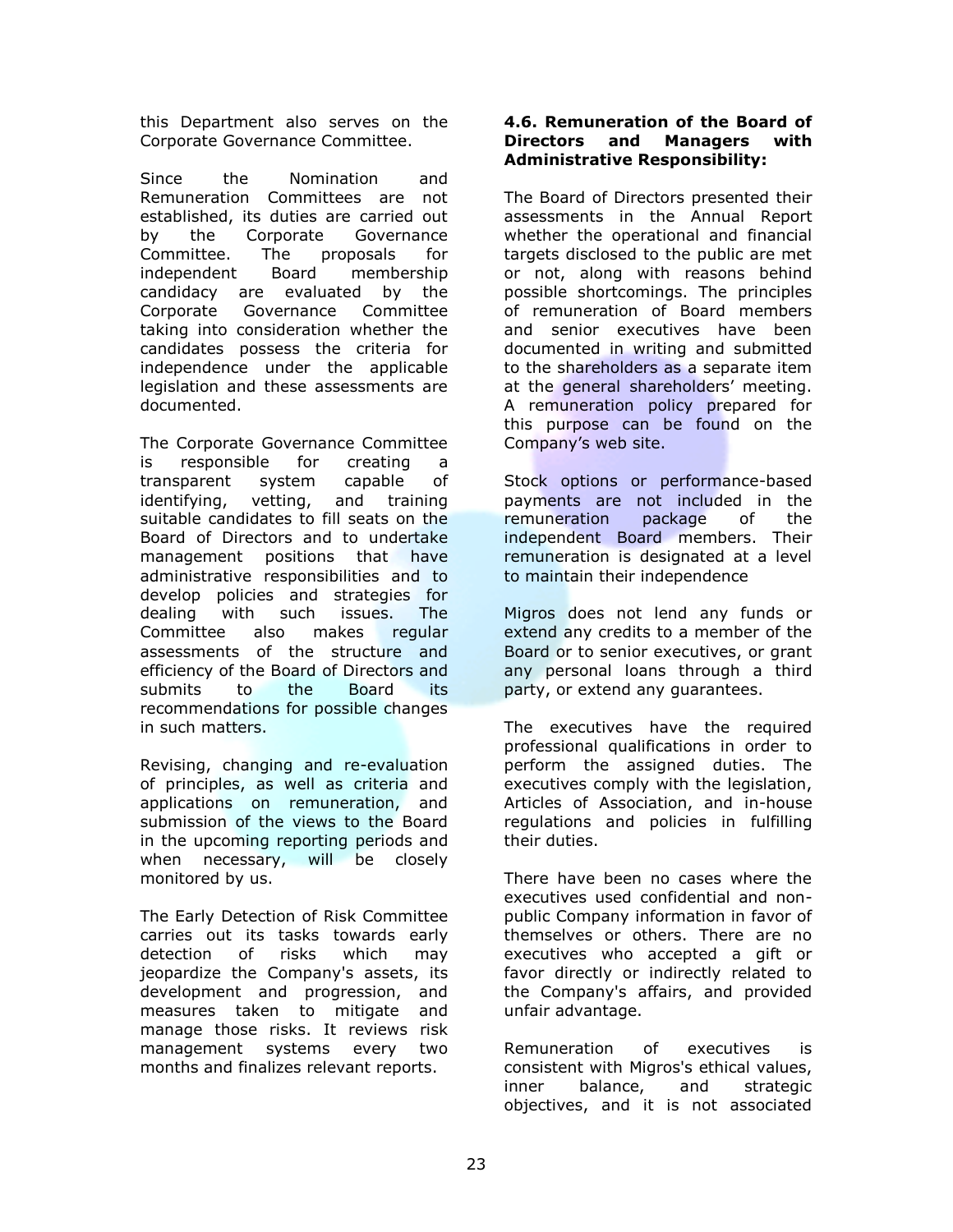only with the Company's short-term performance.

Remuneration of Board members and<br>managers with administrative managers with administrative responsibility as well as benefits provided are mentioned collectively in the Annual Report. Full implementation of Corporate Governance Principles dictates reporting on an individual basis.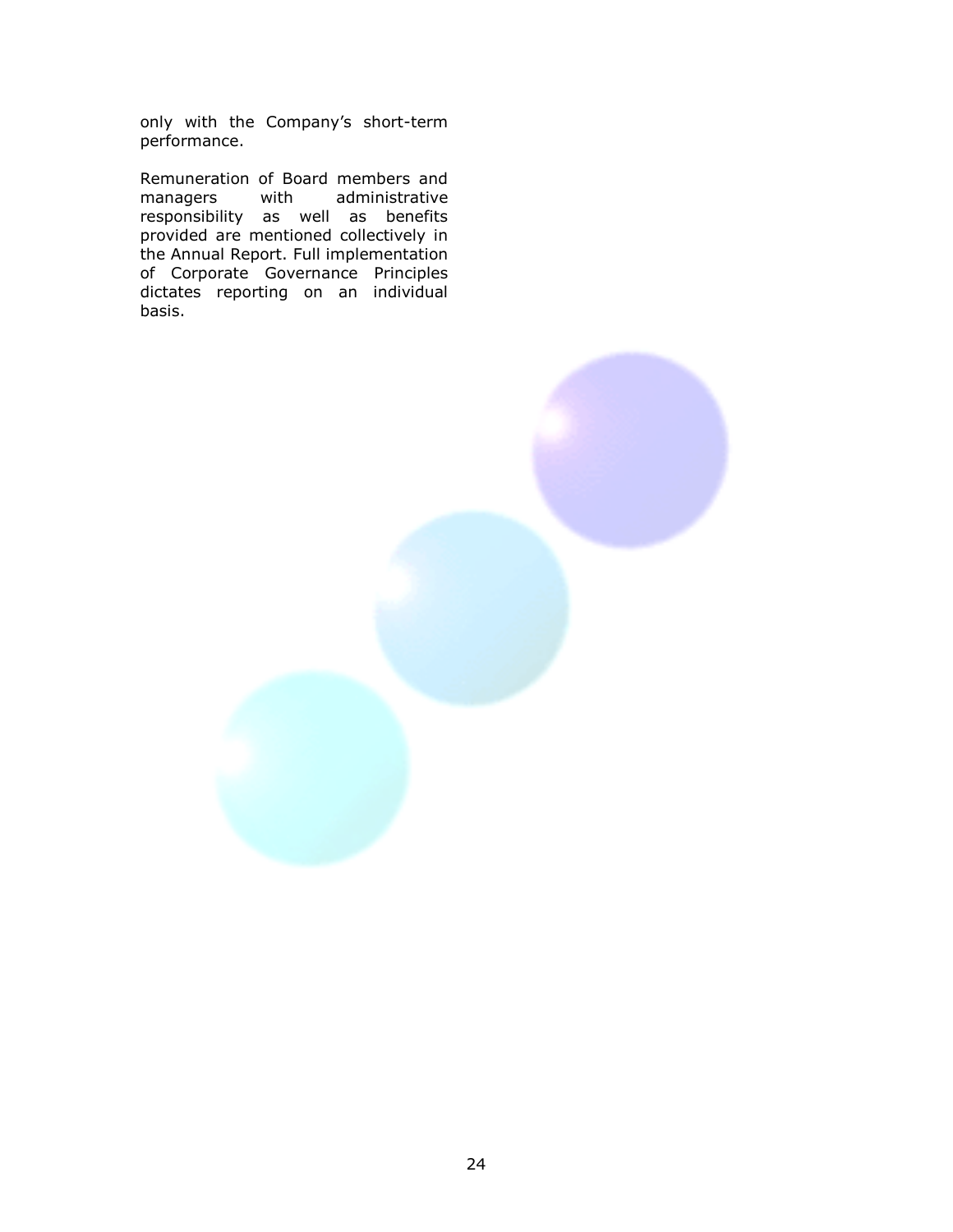## **Rating Definitions**

624491

| Rating   | <b>Definition</b>                                                                                                                                                                                                                                                                                                                                                                                                                                                                                                                                                        |
|----------|--------------------------------------------------------------------------------------------------------------------------------------------------------------------------------------------------------------------------------------------------------------------------------------------------------------------------------------------------------------------------------------------------------------------------------------------------------------------------------------------------------------------------------------------------------------------------|
| $9 - 10$ | The company performs very good in terms of Capital Markets Board's<br>corporate governance principles. It has, to varying degrees, identified and<br>actively managed all significant corporate governance risks through<br>internal controls<br>and<br>comprehensive<br>management<br>systems.<br><b>The</b><br>company's performance is considered to represent best practice, and it had<br>almost no deficiencies in any of the areas rated. Deserved to be included in<br>the BIST Corporate Governance Index on the highest level.                                 |
| $7 - 8$  | The company performs good in terms of Capital Markets Board's corporate<br>governance principles. It has, to varying degrees, identified all its material<br>corporate governance risks and is actively managing the majority of them<br>through internal controls and management systems. During the rating<br>process, minor deficiencies were found in one or two of the areas rated.<br>Deserved to be included in the BIST Corporate Governance Index.                                                                                                              |
| 6        | The company performs fair in terms of Capital Markets Board's corporate<br>governance principles. It has, to varying degrees, identified the majority<br>of its material corporate governance risks and is beginning to actively<br>manage them. Deserved to be included in the BIST Corporate Governance<br>Index and management accountability is considered in accordance with<br>national standards but may be lagging behind international best practice.<br>During the ratings process, minor deficiencies were identified in more than<br>two of the areas rated. |
| $4 - 5$  | The company performs weakly as a result of poor corporate governance<br>policies and practices. The company has, to varying degrees, identified its<br>minimum obligations but does not demonstrate an effective, integrated<br>system of controls for managing related risks. Assurance mechanisms are<br>weak. The rating has identified significant deficiencies in a number (but<br>not the majority) of areas rated.                                                                                                                                                |
| <4       | The company performs very weakly and its corporate governance policies<br>and practices are overall very poor. The company shows limited<br>awareness of corporate governance risks, and internal controls are almost<br>non-existent. Significant deficiencies are apparent in the majority of areas<br>rated and have led to significant material loss and investor concern.                                                                                                                                                                                           |